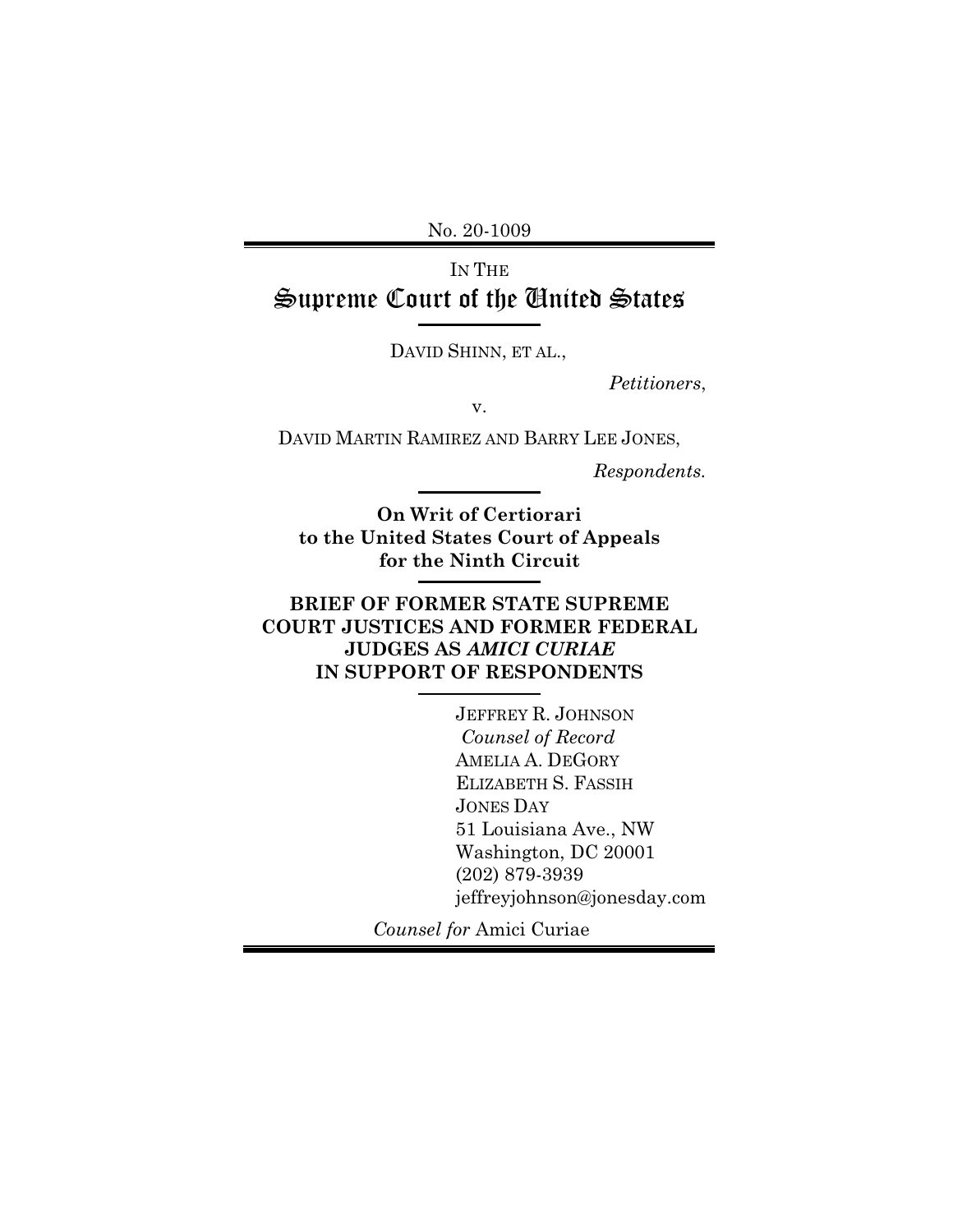## **TABLE OF CONTENTS**

|     |                | <b>IDENTITY AND INTEREST OF</b>                                                                |
|-----|----------------|------------------------------------------------------------------------------------------------|
|     |                | INTRODUCTION AND SUMMARY OF                                                                    |
|     |                |                                                                                                |
| I.  |                | CRIMINAL DEFENDANTS MUST HAVE<br>ONE FULL AND FAIR OPPORTUNITY                                 |
|     | $\mathbf{A}$ . | Due Process Requires One Full And                                                              |
|     | <b>B.</b>      | <b>AEDPA Honors State Primacy</b><br>While Giving Defendants A Full                            |
|     | $C$ .          | Martinez Protects This Opportunity<br>For Ineffective-Assistance Claims 13                     |
| II. |                | ARIZONA'S APPROACH HARMS<br>FEDERAL AND STATE JUDGES 16                                        |
|     | Α.             | Federal Judges Should Not Have<br>To Ignore Compelling Evidence<br>Developed During A Martinez |
|     | <b>B.</b>      | Martinez Protects State Judges'<br>Role As The Primary Bulwark                                 |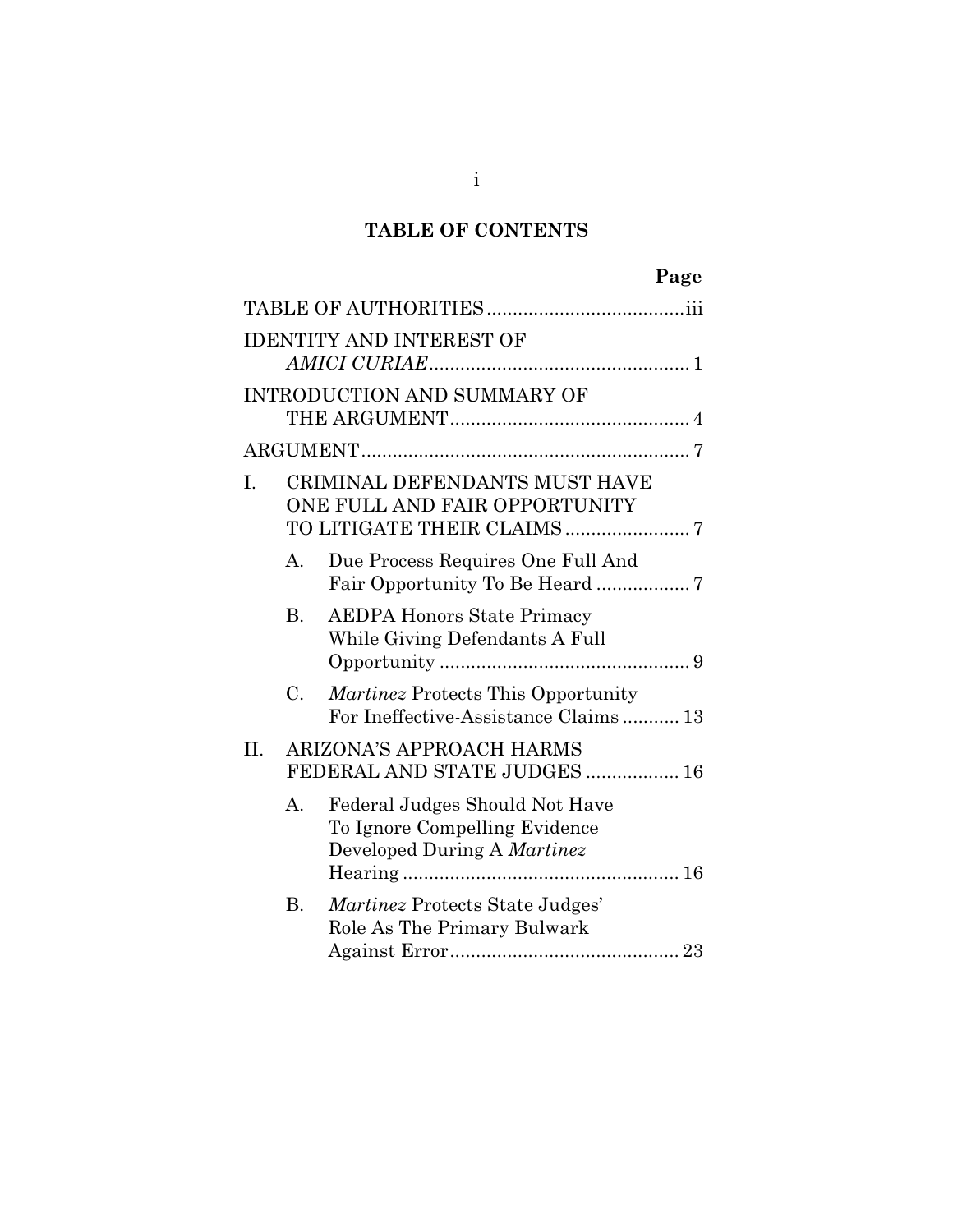## **TABLE OF CONTENTS**  (continued)

**Page**

| C. <i>Martinez</i> Has Not Flooded The |  |
|----------------------------------------|--|
|                                        |  |
|                                        |  |

ii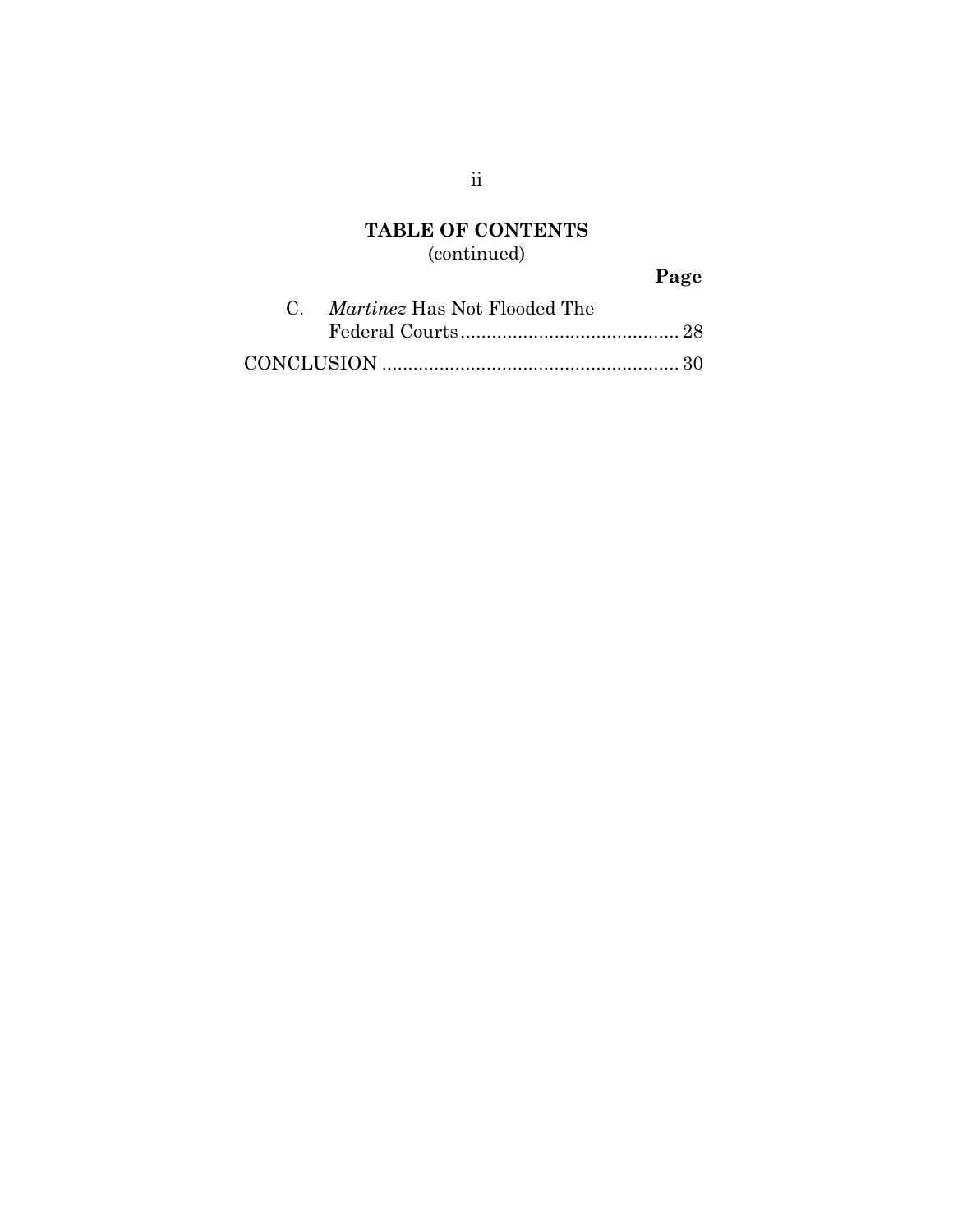## **TABLE OF AUTHORITIES**

| Paget<br>S) |
|-------------|
|-------------|

| <b>CASES</b>                                            |
|---------------------------------------------------------|
| Allen v. McCurry,                                       |
| Allison v. State,<br>914 N.W.2d 866 (Iowa 2018) 24, 27  |
| Armstrong v. Manzo,                                     |
| Barefoot v. Estelle,                                    |
| Blonder-Tongue Lab'ys, Inc. v.<br>Univ. of Ill. Found., |
| Boumediene v. Bush,                                     |
| Bowman v. James,<br>No. 20-CV-00666-TMC-MHC, 2020       |
| Brown v. Brown,                                         |
| Cullen v. Pinholster,                                   |
| Davila v. Davis,                                        |
| Dep't of Comm. v. New York,                             |

iii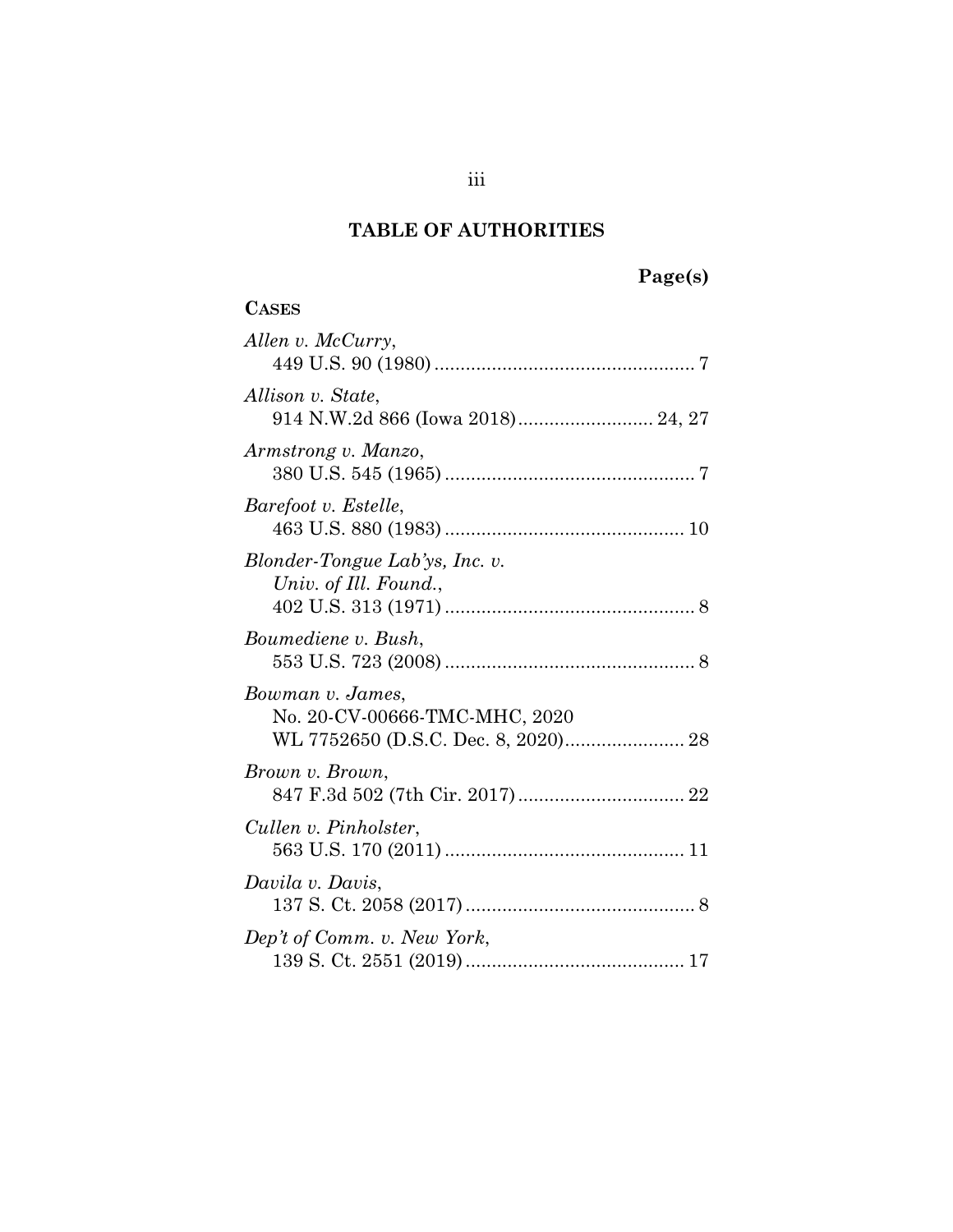## **TABLE OF AUTHORITIES**  (continued)

**Page(s)**

| Dodd v. Lindamood,<br>No. 11-CV-1090, 2021 WL 3666907                                         |
|-----------------------------------------------------------------------------------------------|
| Eddings v. Oklahoma,                                                                          |
| Ex parte Torres,<br>943 S.W.2d 469 (Tex. Crim.                                                |
| Fay v. Noia,                                                                                  |
| Fields v. Blades,<br>No. 95-CV-00422-BLW, 2017 WL<br>1100897 (D. Idaho Mar. 21, 2017)  29     |
| Foncette v. Muse,<br>No. CV-18-00691-PHX-DJH, 2021<br>WL 1163081 (D. Ariz. Mar. 26, 2021) 28  |
| Gallegos v. Shinn,<br>No. CV-01-01909-PHX-NVM, 2020<br>WL 7230698 (D. Ariz. Dec. 8, 2020)  22 |
| Glover v. United States,                                                                      |
| Harrington v. Richter,                                                                        |
| Harris v. Reed,                                                                               |
| Harris v. Wallace,<br>984 F.3d 641 (8th Cir. 2021) 20, 21, 24                                 |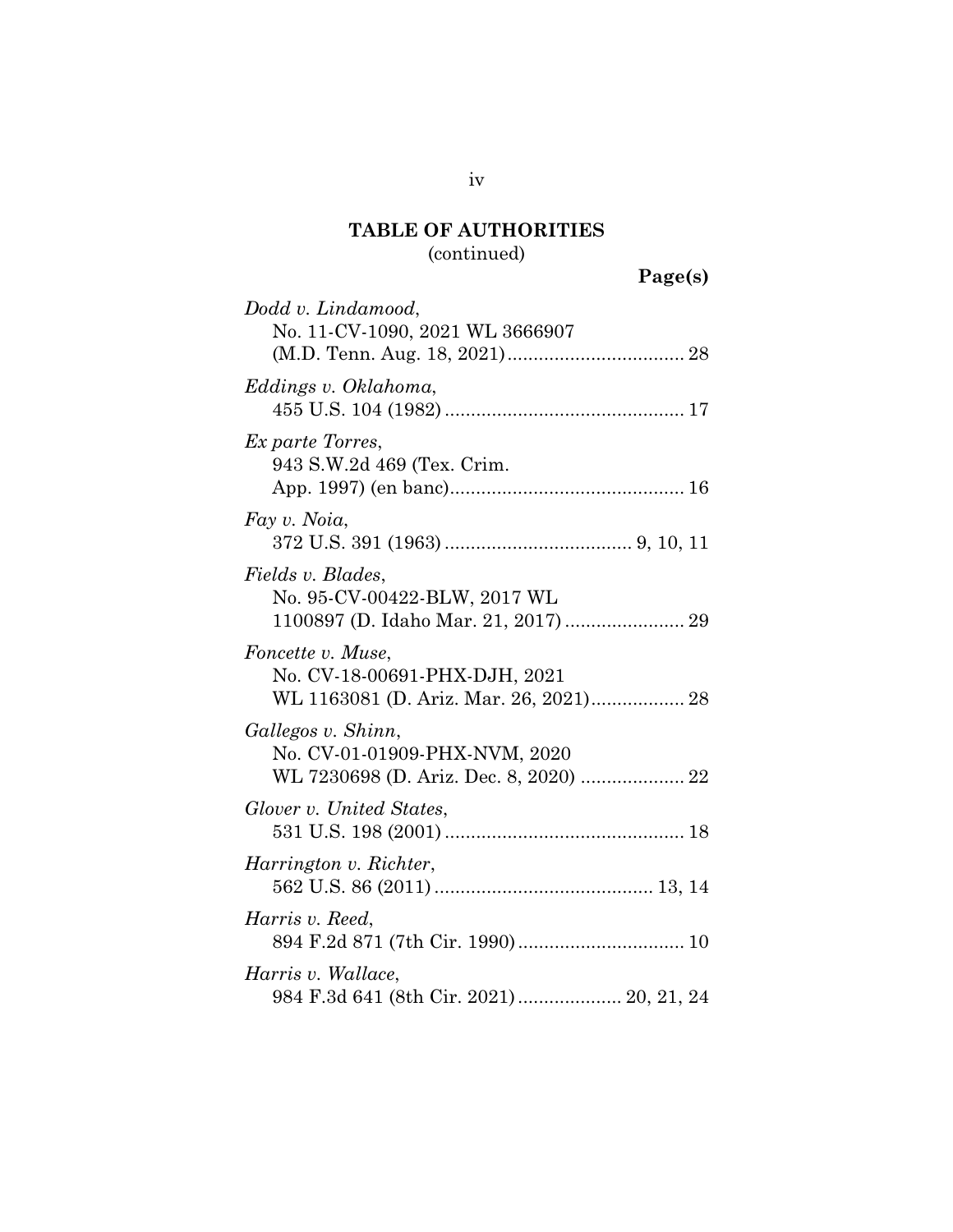## **TABLE OF AUTHORITIES**  (continued)

| Henderson v. Sargent,                                |
|------------------------------------------------------|
| Herring v. New York,                                 |
| Holland v. Florida,                                  |
| I.N.S. v. $St.$ Cyr,                                 |
| Jenkins v. Lumpkin,<br>No. SA-20-CA-0553-XR, 2021 WL |
| Johnson v. Williams,                                 |
| Jones v. State,                                      |
| Keeney v. Tamayo-Reyes,                              |
| Kimmelman v. Morrison,                               |
| Lafler v. Cooper,                                    |
| Martinez v. Ryan,                                    |
| Massaro v. United States,                            |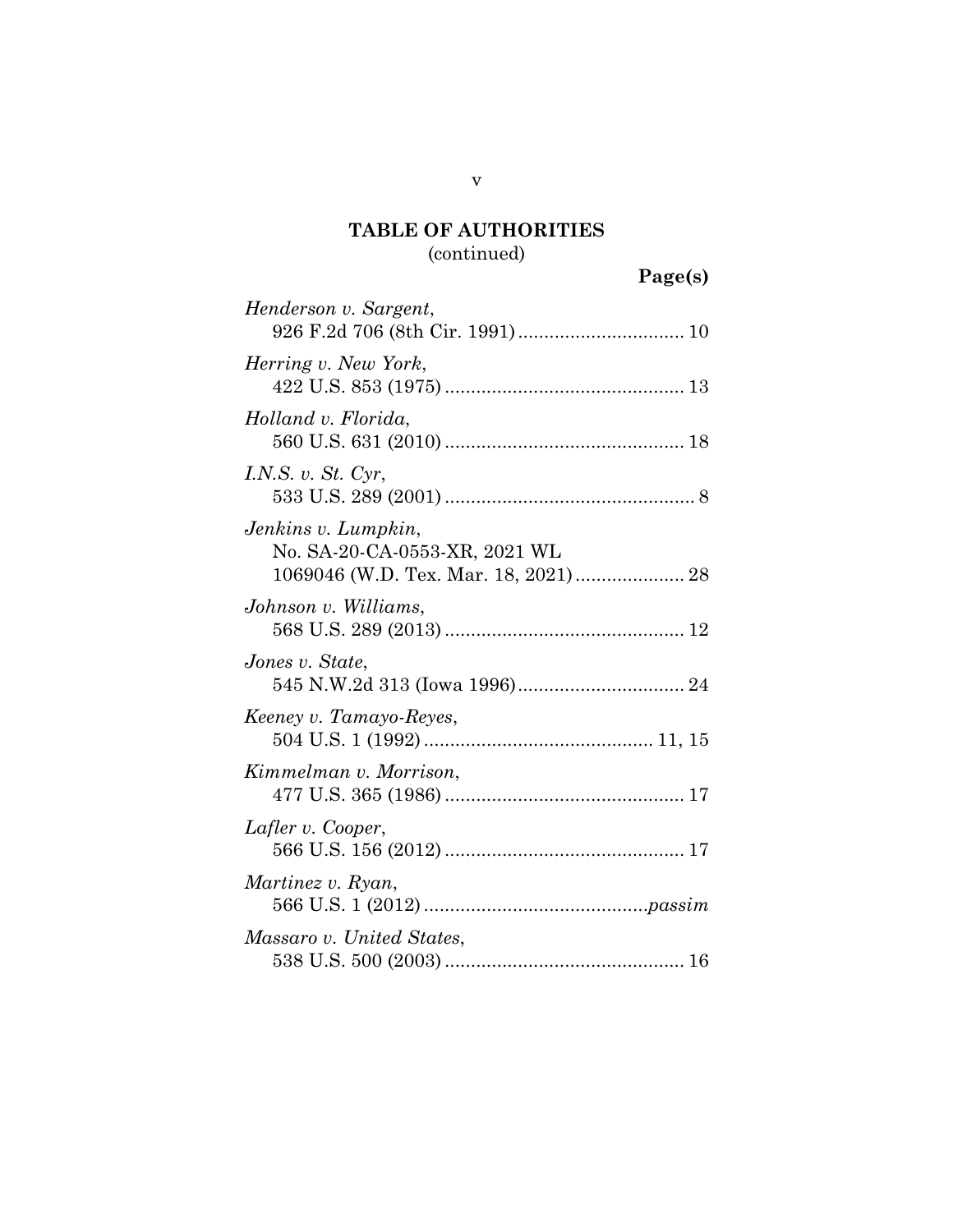## **TABLE OF AUTHORITIES**

## (continued)

| Mathews v. Eldridge,                                                                     |
|------------------------------------------------------------------------------------------|
| McMillan v. Inch,<br>No. 17CV876-LC-HTC, 2020 WL<br>8084277 (N.D. Fla. Oct. 8, 2020)  28 |
| McQuiggin v. Perkins,                                                                    |
| Miller v. Pate,                                                                          |
| Missouri v. Frye,                                                                        |
| Montana v. United States,                                                                |
| Morgan v. White,                                                                         |
| Morrissey v. Brewer,                                                                     |
| Panetti v. Quarterman,                                                                   |
| Penson v. Ohio,                                                                          |
| Polk Cnty. v. Dodson,                                                                    |
| Schlup v. Delo,                                                                          |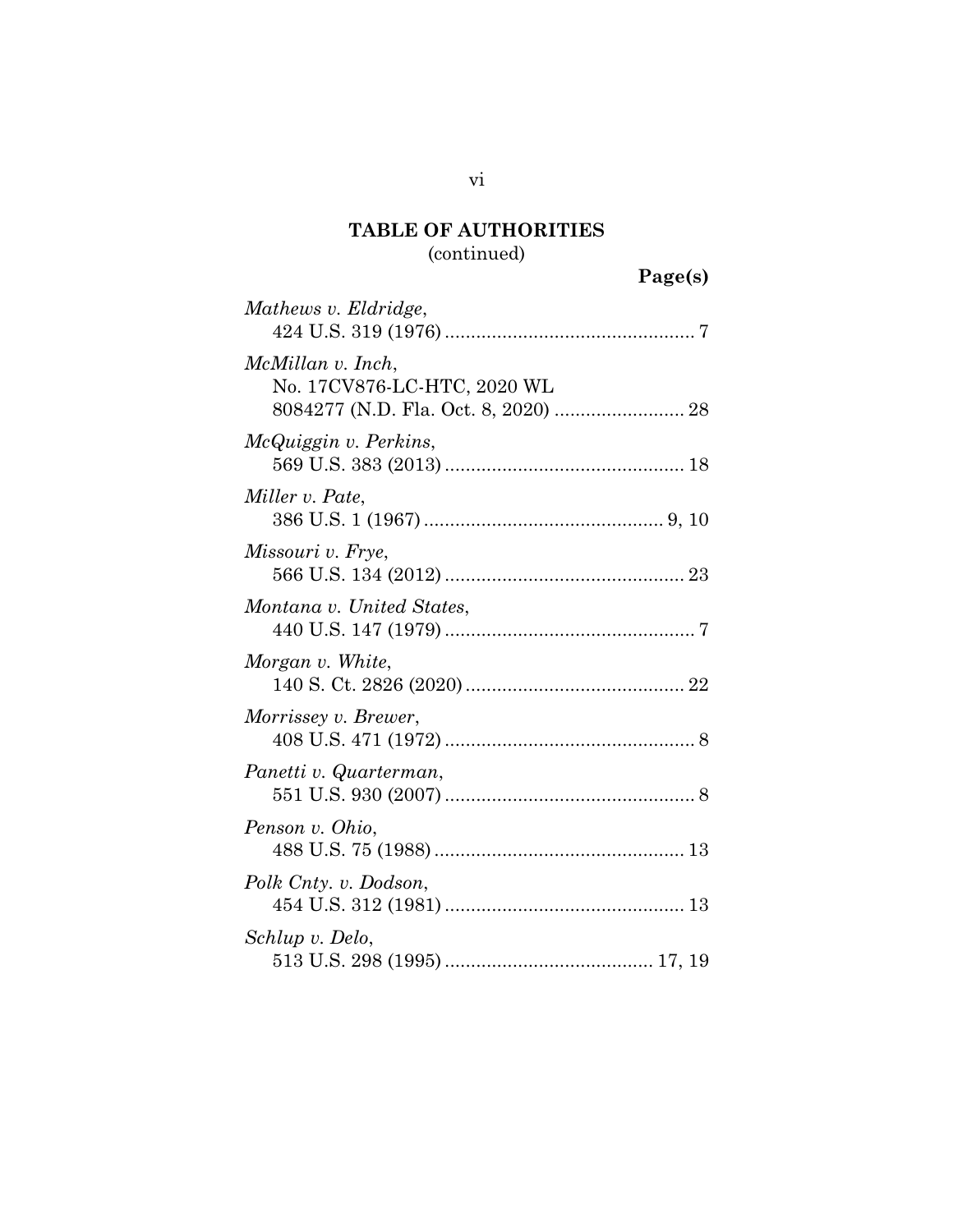# **TABLE OF AUTHORITIES**

(continued)

**Page(s)**

| State v. Quixal,<br>70 A.3d 749 (N.J. Super.                                                |
|---------------------------------------------------------------------------------------------|
| Stiegler v. Neven,<br>No. 14-CV-01274-APG-DJA, 2021<br>WL 638031 (D. Nev. Feb. 18, 2021) 28 |
| Stokes v. Stirling,<br>— F.4th —, 2021 WL 3669570                                           |
| Strickland v. Washington,                                                                   |
| Tabler v. Lumpkin,<br>No. W-10-CA-034-RP, 2021 WL<br>2383726 (W.D. Tex. June 10, 2021) 28   |
| Townsend v. Sain,                                                                           |
| <i>Trevino v. Thaler,</i>                                                                   |
| United States v. Ill. Cent. R.R.,                                                           |
| United States v. Stanchich,<br>550 F.2d 1294 (2d Cir. 1977) 17                              |
| Wainwright v. Sykes,                                                                        |
| Wanamaker v. Smith,<br>No. 20-1332, 2021 WL 601543                                          |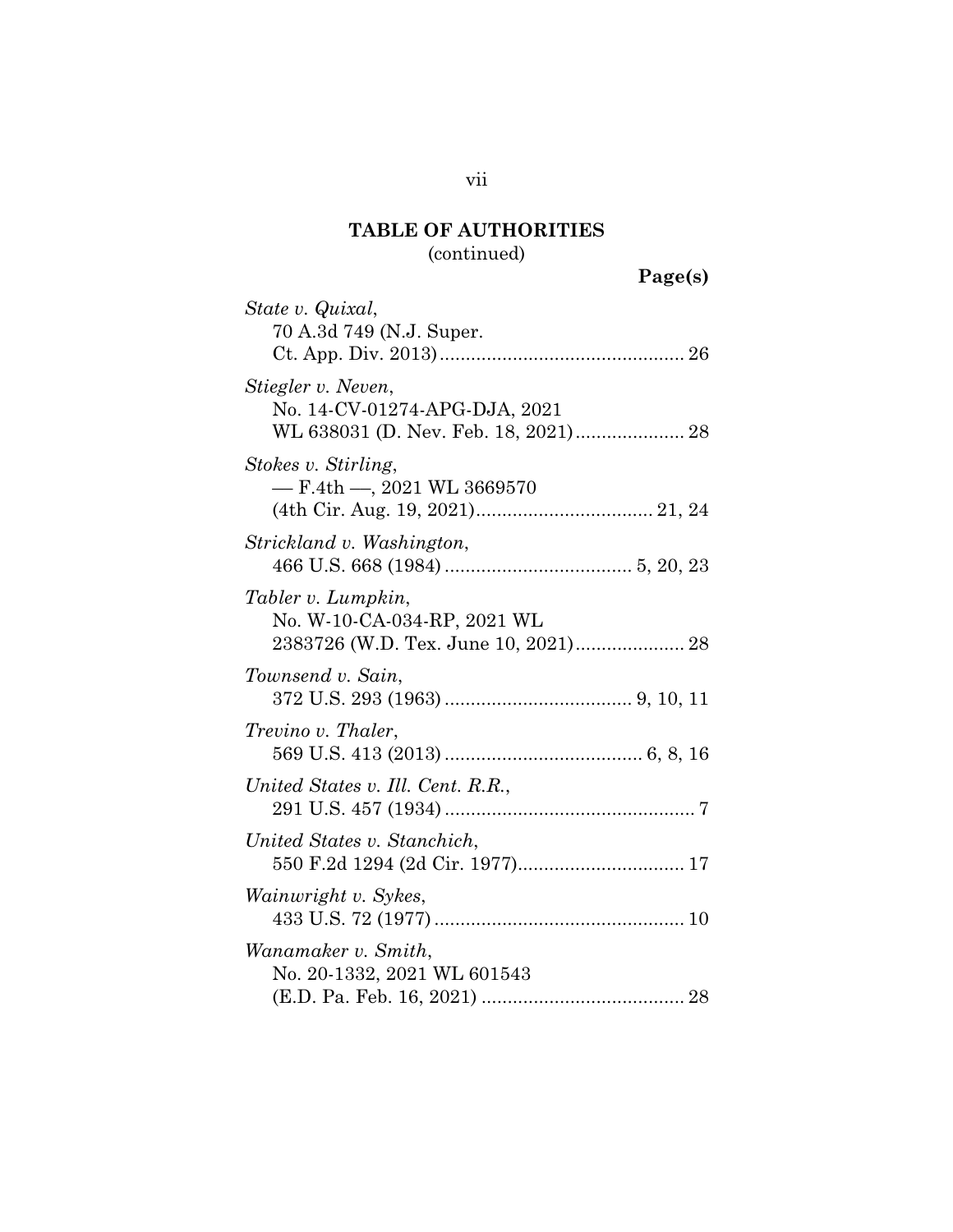## **TABLE OF AUTHORITIES**  (continued)

| White v. Warden, Ross Corr. Inst.,                                        |
|---------------------------------------------------------------------------|
| Wiggins v. Smith,                                                         |
| Williams v. Sec'y, Fla. Dep't of Corr.,<br>No. 18-CV-985-TJC-JRK, 2021 WL |
| Williams v. Taylor,                                                       |
| Woodford v. Visciotti,                                                    |
| <b>STATUTES</b>                                                           |
|                                                                           |
|                                                                           |
|                                                                           |
|                                                                           |
|                                                                           |
|                                                                           |
|                                                                           |
|                                                                           |

| American Bar Association, Comments |  |
|------------------------------------|--|
| of the American Bar Association    |  |
|                                    |  |

## viii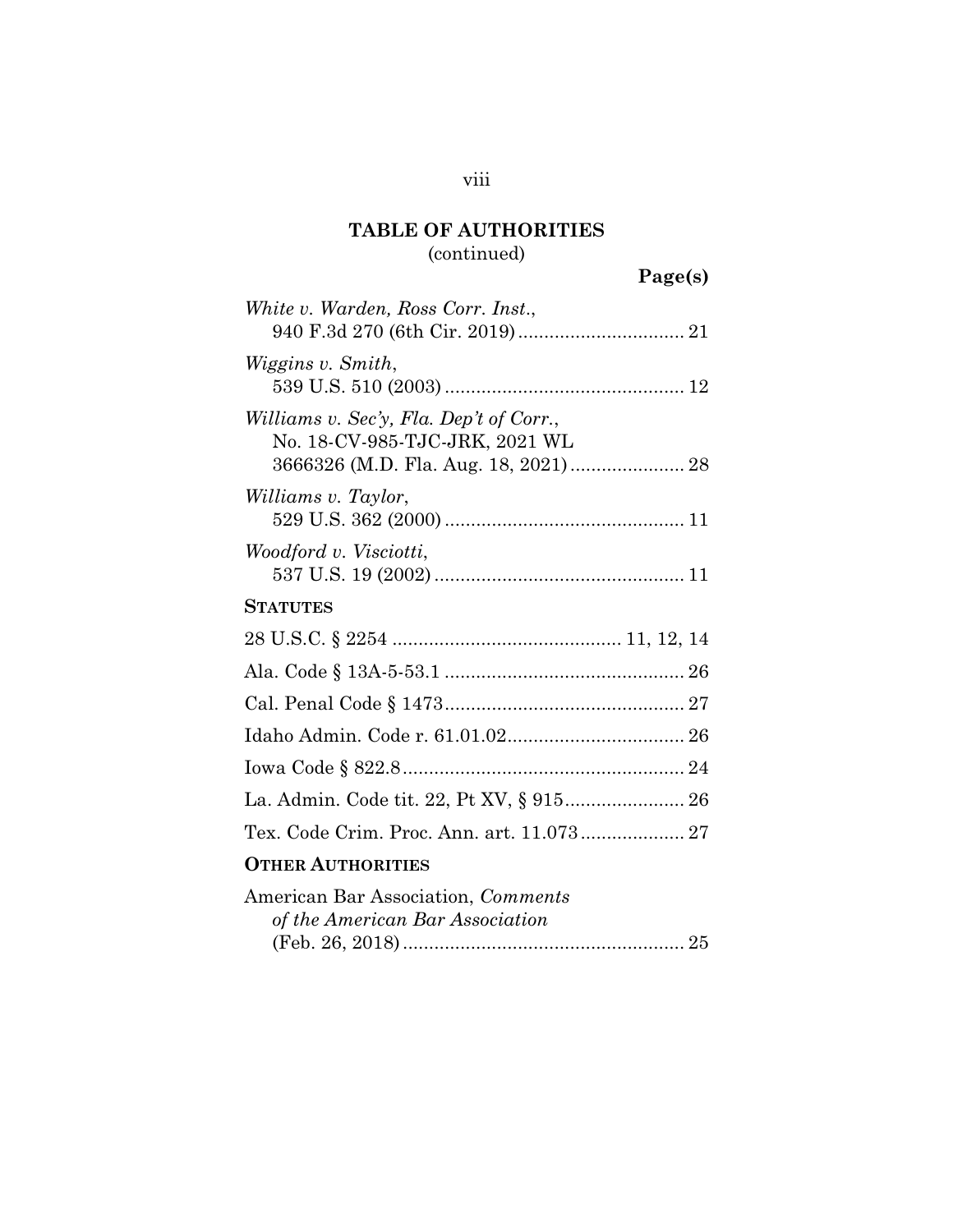## **TABLE OF AUTHORITIES**  (continued)

# **Page(s)**

| Paul M. Bator, Finality in Criminal Law<br>and Federal Habeas Corpus for State                                           |
|--------------------------------------------------------------------------------------------------------------------------|
| Valena E. Beety, Changed Science<br>Writs and State Habeas Relief,                                                       |
| Erwin Chemerinsky, Lessons from Gideon,                                                                                  |
| William J. Clinton, Statement on Signing<br>the Antiterrorism and Effective Death                                        |
|                                                                                                                          |
|                                                                                                                          |
| Lee Kovarsky, Structural Change in<br><i><b>State Postconviction Review,</b></i><br>93 NOTRE DAME L. REV. 443 (2017)  26 |
| Justin F. Marceau, Gideon's Shadow,                                                                                      |

ix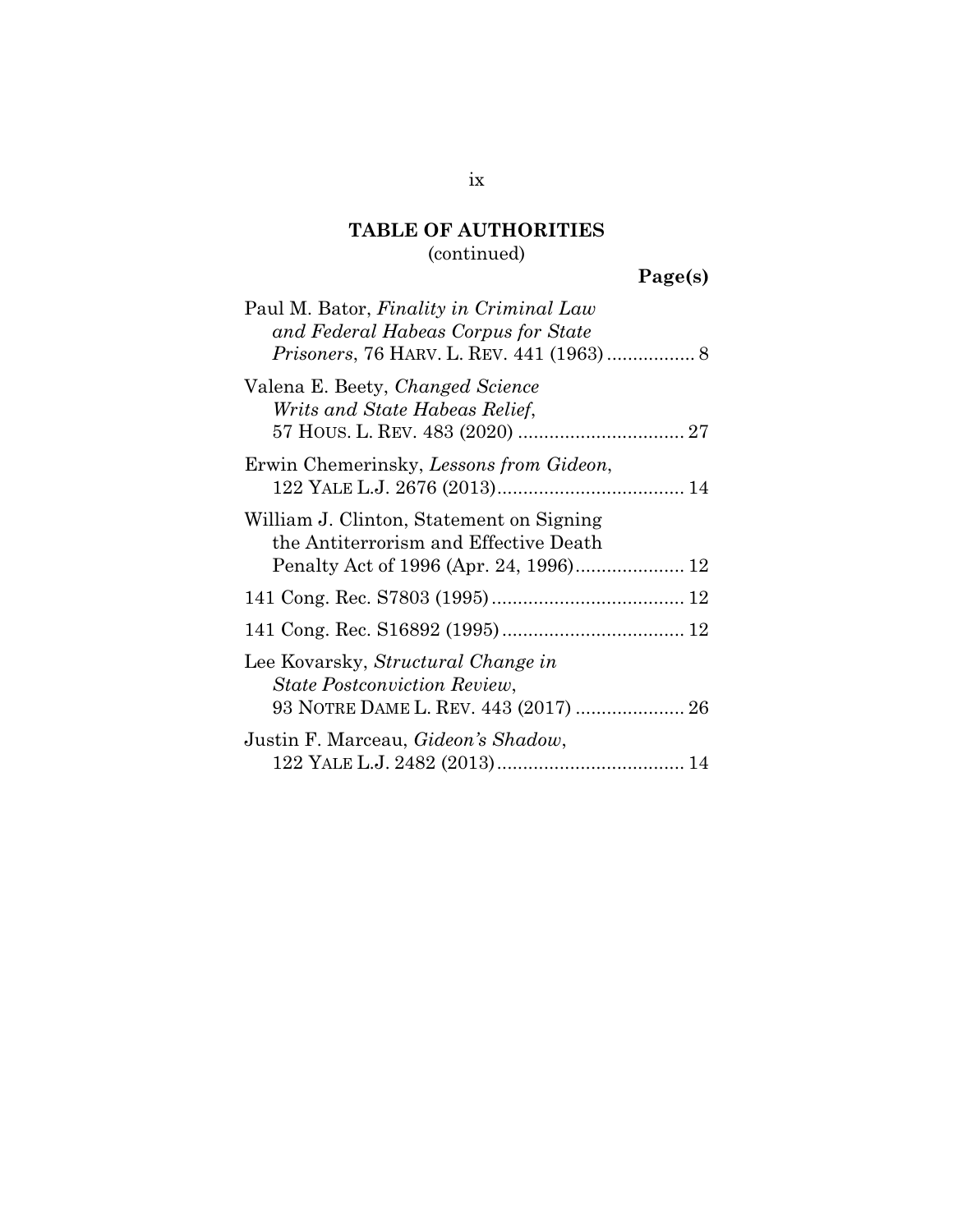#### **IDENTITY AND INTEREST OF** *AMICI CURIAE*

We are former state supreme court justices and former federal judges who submit this brief as *amici curiae* in support of Respondents, pursuant to Supreme Court Rule 37.1.1

Charles F. Baird served as an Associate Justice on the Texas Court of Criminal Appeals from 1990 through 1998.

Michael Burrage served as a U.S. District Judge on the U.S. District Courts for the Western, Northern, and Eastern Districts of Oklahoma from 1994 through 2001, and served as the Chief Judge on the U.S. District Court for the Eastern District of Oklahoma from 1996 through 2001.

Robert Cindrich served as a U.S. District Judge on the U.S. District Court for the Western District of Pennsylvania from 1994 through 2004.

Sue Bell Cobb served as Chief Justice on the Alabama Supreme Court from 2007 through 2011.

Norman S. Fletcher served as an Associate Justice on the Supreme Court of Georgia from 1989 until 2001 when he was elevated to Chief Justice. He served in this position until his retirement in 2005.

Sol Wachtler served as a Judge on the New York Court of Appeals from 1972 until 1985, when he was

 $\overline{a}$ 

<sup>1</sup> No party's counsel authored this brief in whole or part; no party or party's counsel contributed money intended to fund the preparation or submissions of the brief; and no person other than *amici* or counsel contributed money intended to fund the preparation or submission of the brief. Petitioner and Respondents have filed blanket consents to the filing of *amicus curiae* briefs under Supreme Court Rule 37.3.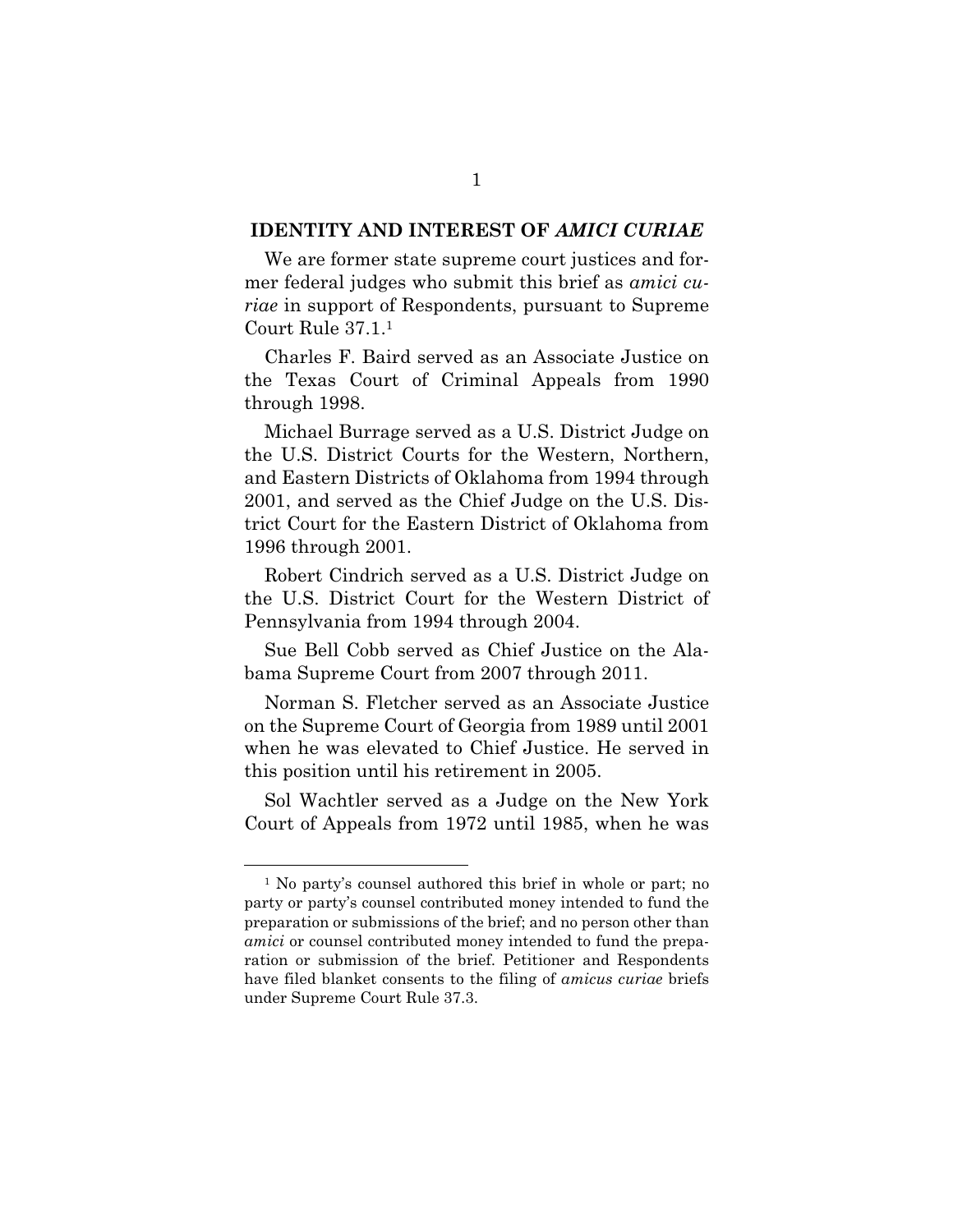elevated to Chief Judge. He served in this position until 1992.

Penny J. White served as an Associate Justice on the Tennessee Supreme Court from 1994 through 1996.

Michael A. Wolff served as a Judge on the Missouri Supreme Court from 1998 to August 2011, and served as Chief Justice for the term of July 1, 2005, through June 30, 2007.

As members of the state and federal judiciary, we devoted a substantial amount of time to safeguarding the integrity and reliability of criminal prosecutions, ensuring that criminal proceedings in our respective courts complied with both state and federal constitutional protections against improper and wrongful conviction. Certain federal claims, notably those asserting that the prosecution suppressed material evidence or that trial counsel was constitutionally ineffective, cannot practically be brought either at trial or on direct appeal because of the difficulties of discovering, or adequately litigating, the facts supporting the claims. Indeed, in some cases, criminal defendants are prohibited from bringing these types of claims before state postconviction proceedings.

This Court recognized these difficulties when it held that federal habeas courts could hear substantial claims of ineffective assistance despite a state defendant's failure to raise the claim in state postconviction proceedings. *See Martinez v. Ryan*, 566 U.S. 1, 13 (2012). Here, however, Arizona argues that federal courts adjudicating such claims are limited to the (almost always insufficient) record before the state trial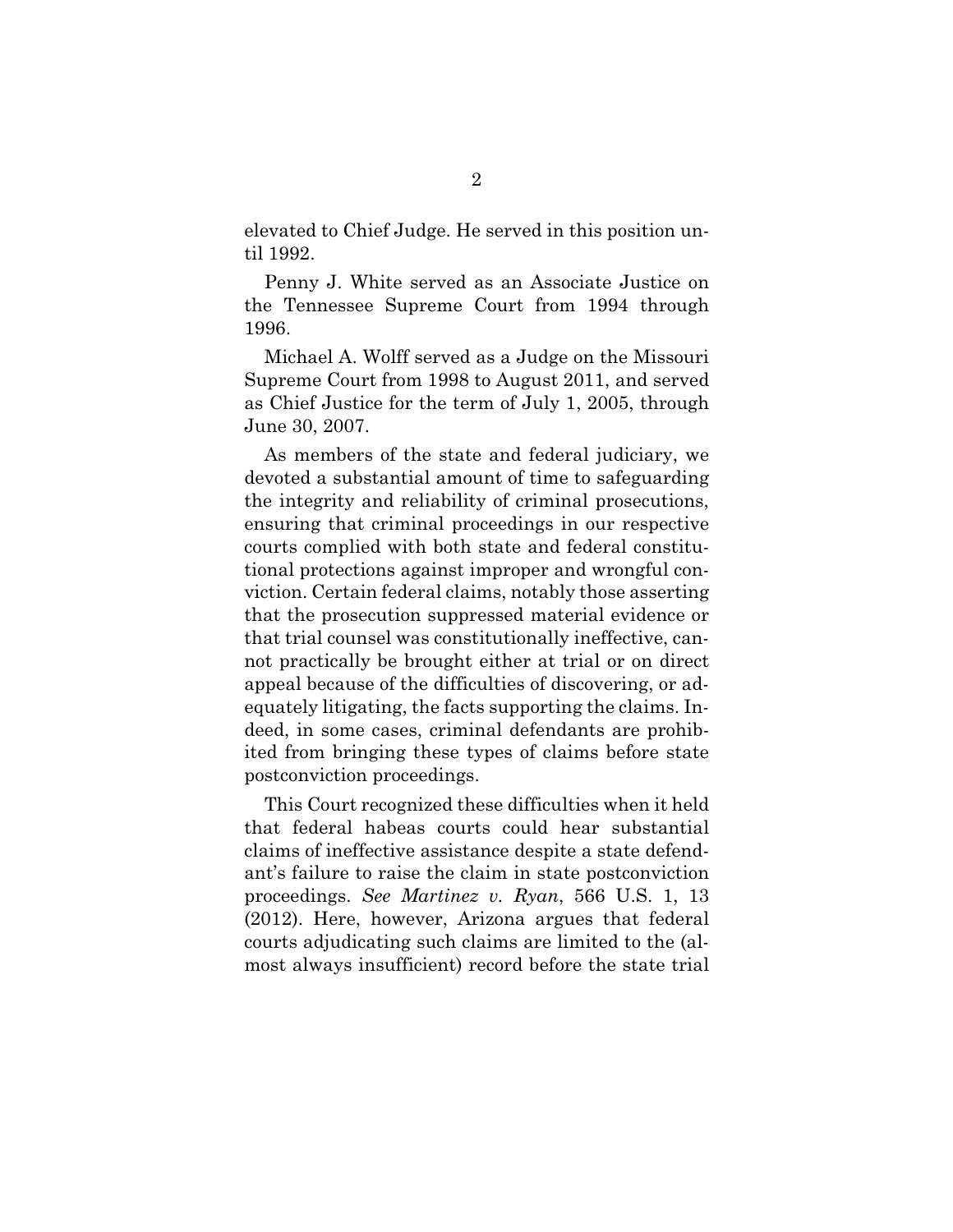court. We are gravely concerned about the implications of Arizona's position in this case. If accepted, that position will make federal judges complicit in injustice, forced to ignore evidence of a petitioner's innocence or of a serious breakdown in the criminal justice process. We are also deeply concerned that state judges will never have certainty that defendants convicted in their courtrooms had a full and fair opportunity to raise all of their federal constitutional claims.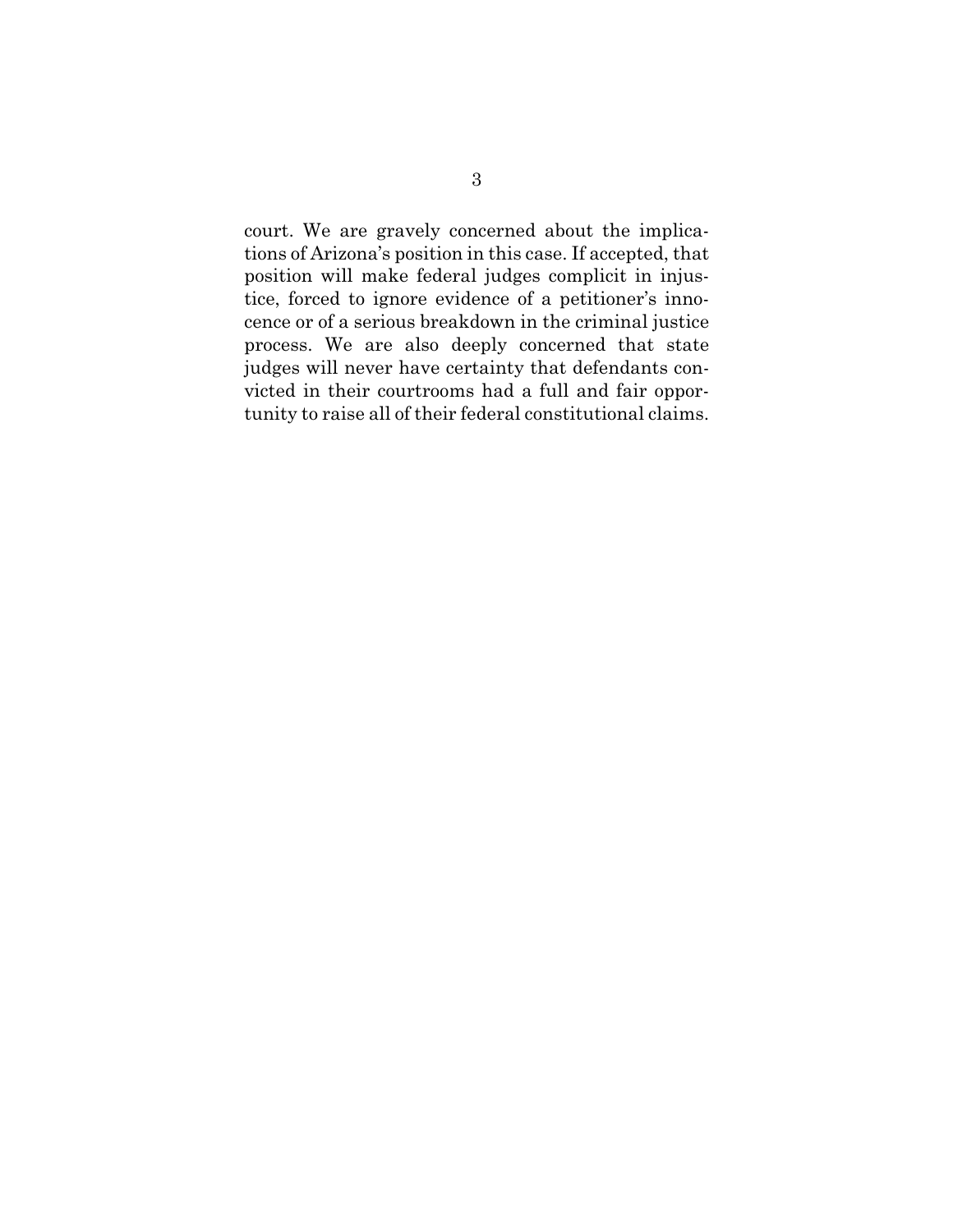#### **INTRODUCTION AND SUMMARY OF THE ARGUMENT**

If there is one hallmark feature of our criminal justice system, it is this: Defendants must have at least one full and fair opportunity to litigate their constitutional claims. The balance in guaranteeing that opportunity may have shifted over the years (from state to federal and back to state court), but the basic obligation has always remained. There must be *some* forum in which a criminal defendant can effectively press his rights.

In *Martinez v. Ryan*, this Court put that principle into practice for the unique set of claims involving ineffective assistance of trial counsel. Unlike claims about other alleged constitutional violations, these claims cannot (or cannot effectively) be raised at trial or on direct appeal. So if a defendant is *ever* to receive a full and fair opportunity to challenge his trial counsel's effectiveness, he must do so in state postconviction court or federal habeas court. But because defendants currently lack a constitutional right to counsel in postconviction proceedings—even with respect to claims that *could not* have been pressed earlier—they may struggle to raise the arguments and gather the evidence needed to show trial counsel's ineffectiveness.

To guarantee these defendants one full and fair opportunity, *Martinez* held that, where initial-review collateral proceedings present the first chance for a prisoner to bring ineffective assistance of trial counsel claims, the ineffective assistance of postconviction counsel may establish cause to excuse the prisoner's procedural default of that ineffective assistance of trial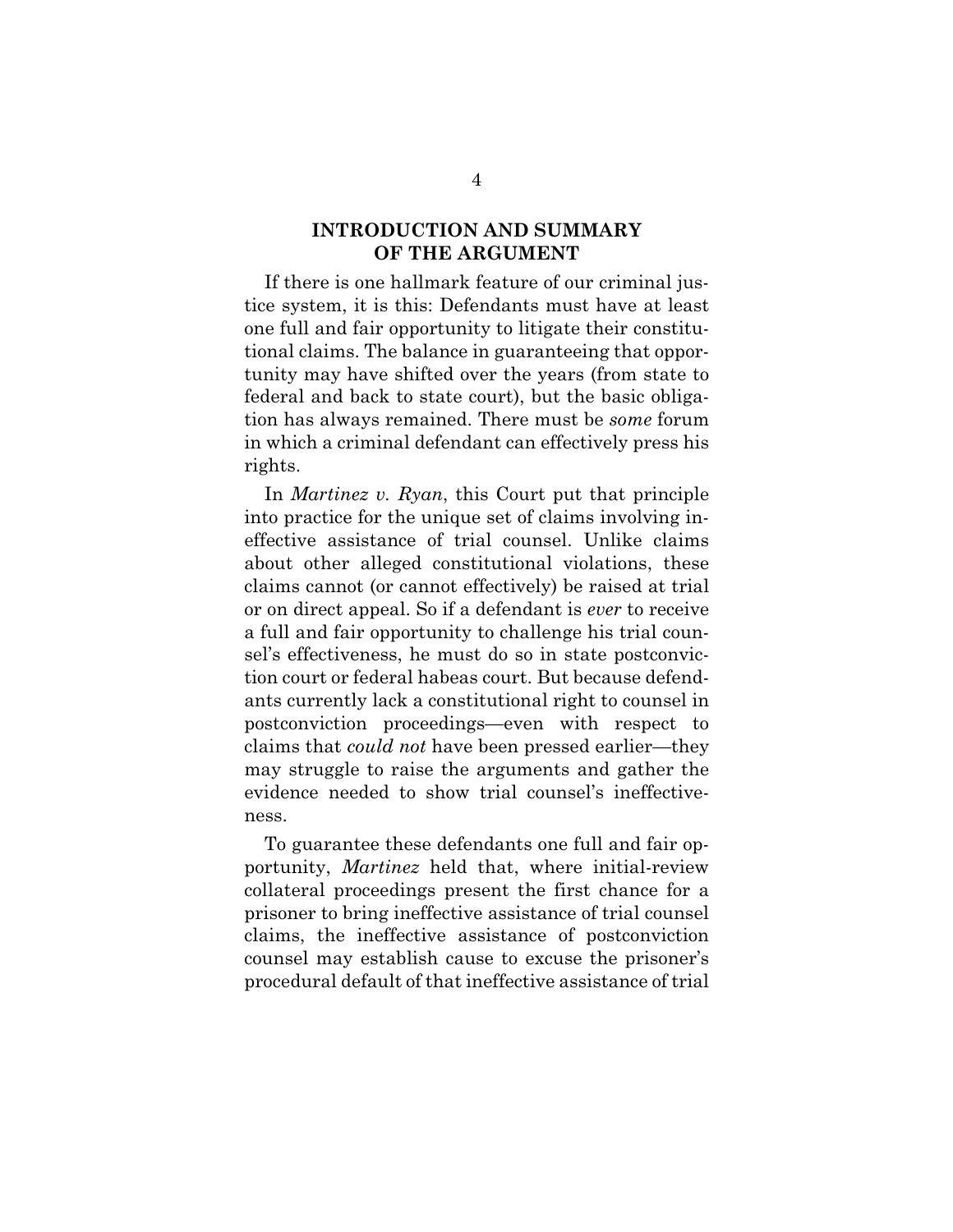counsel claim, and a federal court may review the claim. 566 U.S. 1 (2012). *Martinez* thus ensured that if a state prisoner has not had an adequate opportunity to present his claim to the state court, he will receive his one fair chance in federal habeas court.

In this way, *Martinez* encouraged state postconviction courts to hear claims that cannot or should not be brought on direct review, and it permitted federal courts to serve as a backstop when *no* state court could properly hear the claim. At the same time (and in the same way), the Court in *Martinez* preserved the careful balance between state and federal judges. It gave defendants one fair opportunity to present claims in federal court if necessary while maintaining state judges' primacy in resolving federal constitutional issues affecting state criminal trials overall.

Arizona now argues, however, that when ruling upon the ineffective-assistance claims that *Martinez* allowed to proceed, a federal habeas court may consider only the evidence already in the trial record. If Arizona prevails, a defendant's one "full" and "fair" opportunity will be neither. The evidence that existed at the time of the ineffectively defended trial will almost never be enough to satisfy *Strickland*, leaving defendants unable to develop and present even meritorious claims for relief. That cramped review runs counter to habeas law's animating principles.

As former state and federal judges, we are deeply concerned with the implications of Arizona's view. Requiring federal judges to blind themselves to evidence developed to support a *Martinez* claim will lead to injustices of precisely the kind that giving defendants one full and fair opportunity is designed to prevent.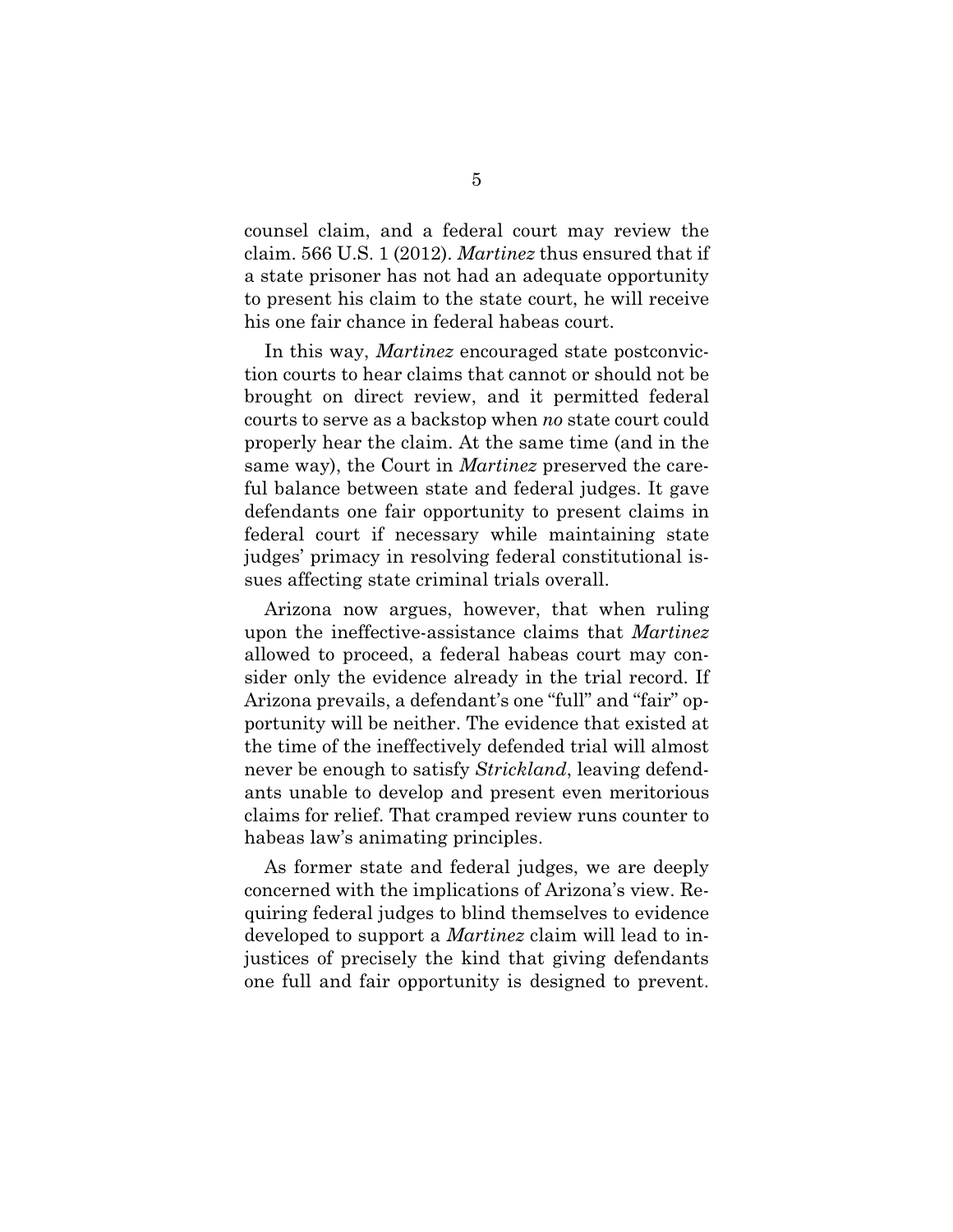That result will obviously harm defendants, who will be left imprisoned without ever having had a fair trial. But it will also harm judges themselves. Federal judges, for their part, will have to ignore compelling evidence of a serious breakdown in the criminal process—or even of a defendant's innocence. And state judges will have to live with the uncertainty that, unbeknownst to them, the trials and guilty pleas over which they presided may have been marred by unconstitutionally poor lawyering.

Against the basic principles of justice and one fair opportunity outlined just above, Arizona contends in large part that allowing federal courts to rely upon newly developed evidence will inundate the federal courts with habeas cases raising ineffective-assistance claims. (Pet. Br. 38). But *Martinez* has been on the books for nearly ten years. If there were a flood threatening the federal courts, we would have seen the water. Yet Arizona has presented no evidence for its claim, and we have not observed any either. Rather, federal district courts can and do reject *Martinez*  claims that are "insubstantial," 566 U.S. at 16, without requiring an evidentiary hearing, while leaving *Martinez*'s "narrow exception" open to petitioners who deserve a "meaningful opportunity" to present their claims, *Trevino v. Thaler*, 569 U.S. 413, 428 (2013). Meanwhile, *Martinez* has spurred states to improve postconviction proceedings, guaranteeing that state courts continue to play the primary role in protecting constitutional rights.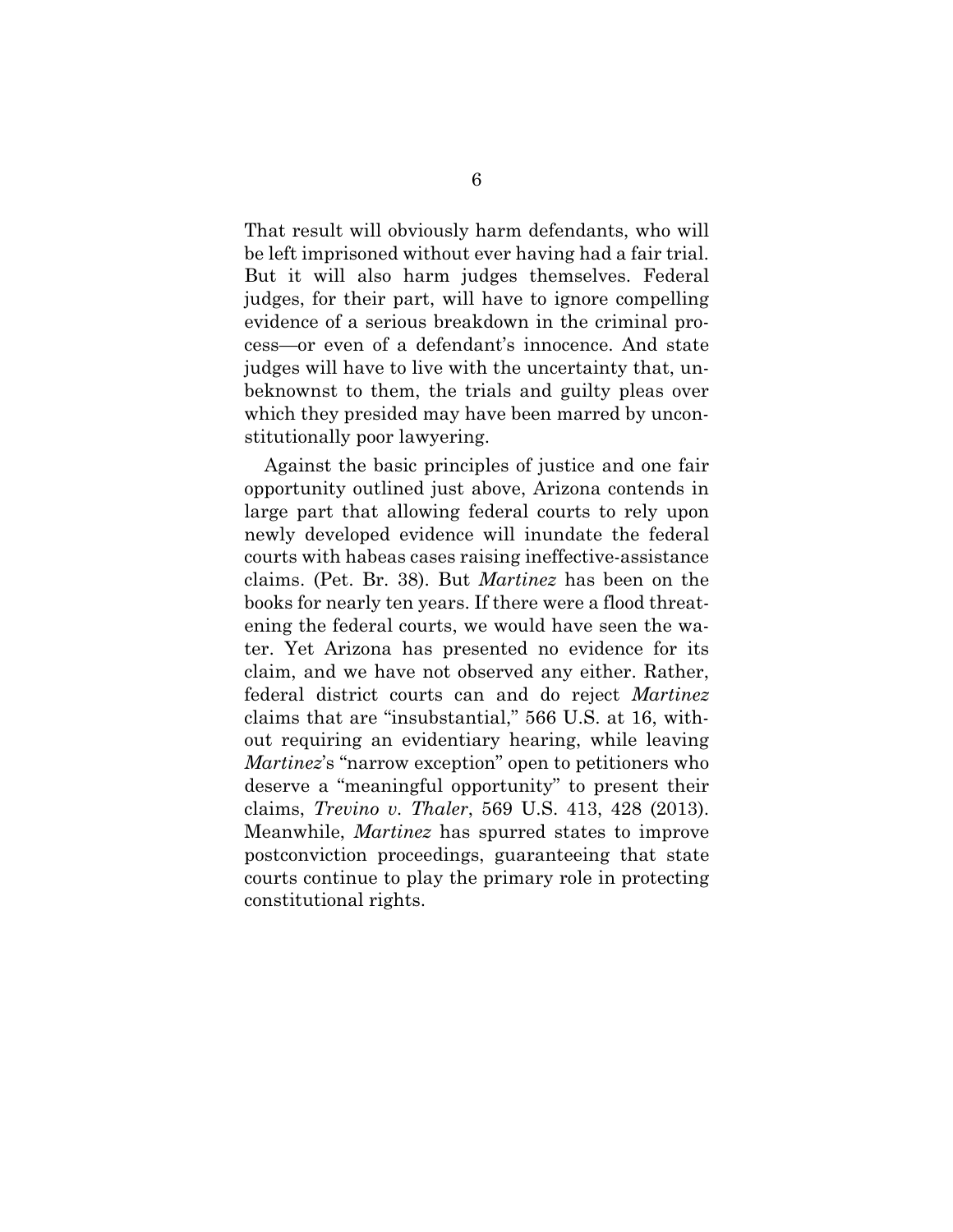#### **ARGUMENT**

#### **I. CRIMINAL DEFENDANTS MUST HAVE ONE FULL AND FAIR OPPORTUNITY TO LITIGATE THEIR CLAIMS.**

Our system rests on the basic principle that everyone is entitled to her day in court. In the habeas context, where liberty is at stake, criminal defendants must have one full and fair opportunity to present their claims, either in state or federal court. Federal habeas review and AEDPA preserve this opportunity. And this Court's decision in *Martinez* protected it for ineffective assistance of trial counsel claims in particular, which typically can be raised only in state or federal postconviction review.

#### **A. Due Process Requires One Full And Fair Opportunity To Be Heard.**

"The fundamental requirement of due process is the opportunity to be heard 'at a meaningful time and in a meaningful manner.'" *Mathews v. Eldridge*, 424 U.S. 319, 333 (1976) (quoting *Armstrong v. Manzo*, 380 U.S. 545, 552 (1965)). Even in civil cases, the government cannot "deny[] ... a full and fair hearing" before depriving someone of their rights." *United States v. Ill. Cent. R.R.*, 291 U.S. 457, 460 (1934); *see, e.g.*, *Allen v. McCurry*, 449 U.S. 90, 95 (1980) (no issue preclusion unless "the party against whom the earlier decision is asserted … ha[d] a 'full and fair opportunity' to litigate that issue in the earlier case") (quoting *Montana v. United States*, 440 U.S. 147, 153 (1979)). After all, "neither judges, the parties, nor the adversary system performs perfectly in all cases," so a "full and fair opportunity to litigate is a most significant safeguard."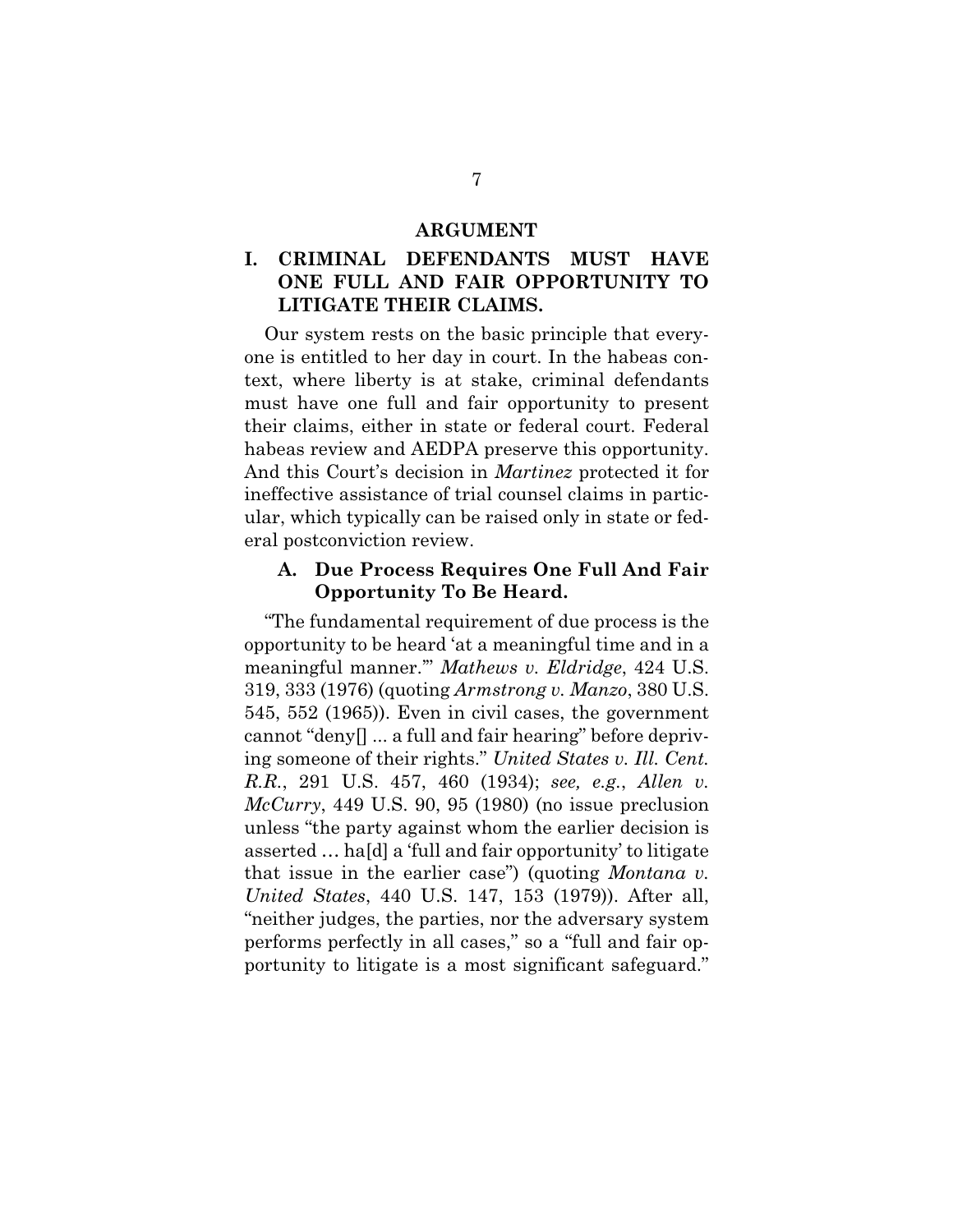#### *Blonder-Tongue Lab'ys, Inc. v. Univ. of Ill. Found.*, 402 U.S. 313, 329 (1971).

The right to a full and fair opportunity applies all the more forcefully in criminal cases, where life and liberty are on the line. It is "uncontroversial" that one held in prison must have a "meaningful opportunity to demonstrate that he is being held pursuant to 'the erroneous application or interpretation' of" the Constitution. *Boumediene v. Bush*, 553 U.S. 723, 779 (2008) (quoting *I.N.S. v. St. Cyr*, 533 U.S. 289, 302 (2001)). For this reason, the Due Process Clause requires states "to furnish a criminal defendant with a full and fair opportunity to make his defense and litigate his case." Paul M. Bator, *Finality in Criminal Law and Federal Habeas Corpus for State Prisoners*, 76 HARV. L. REV. 441, 456 (1963). That is why, for instance, a parolee "must have an opportunity to be heard" before his parole is revoked. *Morrissey v. Brewer*, 408 U.S. 471, 488 (1972). It is also why, so long as a prisoner makes a showing of mental incompetence, he must have a "constitutionally adequate opportunity to be heard" on claims of incompetency. *Panetti v. Quarterman*, 551 U.S. 930, 952 (2007).

The ineffective assistance of trial counsel claims at issue here are no different. They, too, must "receive review by at least one state or federal court." *Davila v. Davis*, 137 S. Ct. 2058, 2067 (2017); *see also, e.g.*, *Martinez*, 566 U.S. at 10–11 (noting that "if counsel's errors in an initial-review collateral proceeding do not establish cause to excuse the procedural default in a federal habeas proceeding, *no court* will review the prisoner's claims") (emphasis added); *Trevino*, 569 U.S. at 429 (applying *Martinez* where a state's proce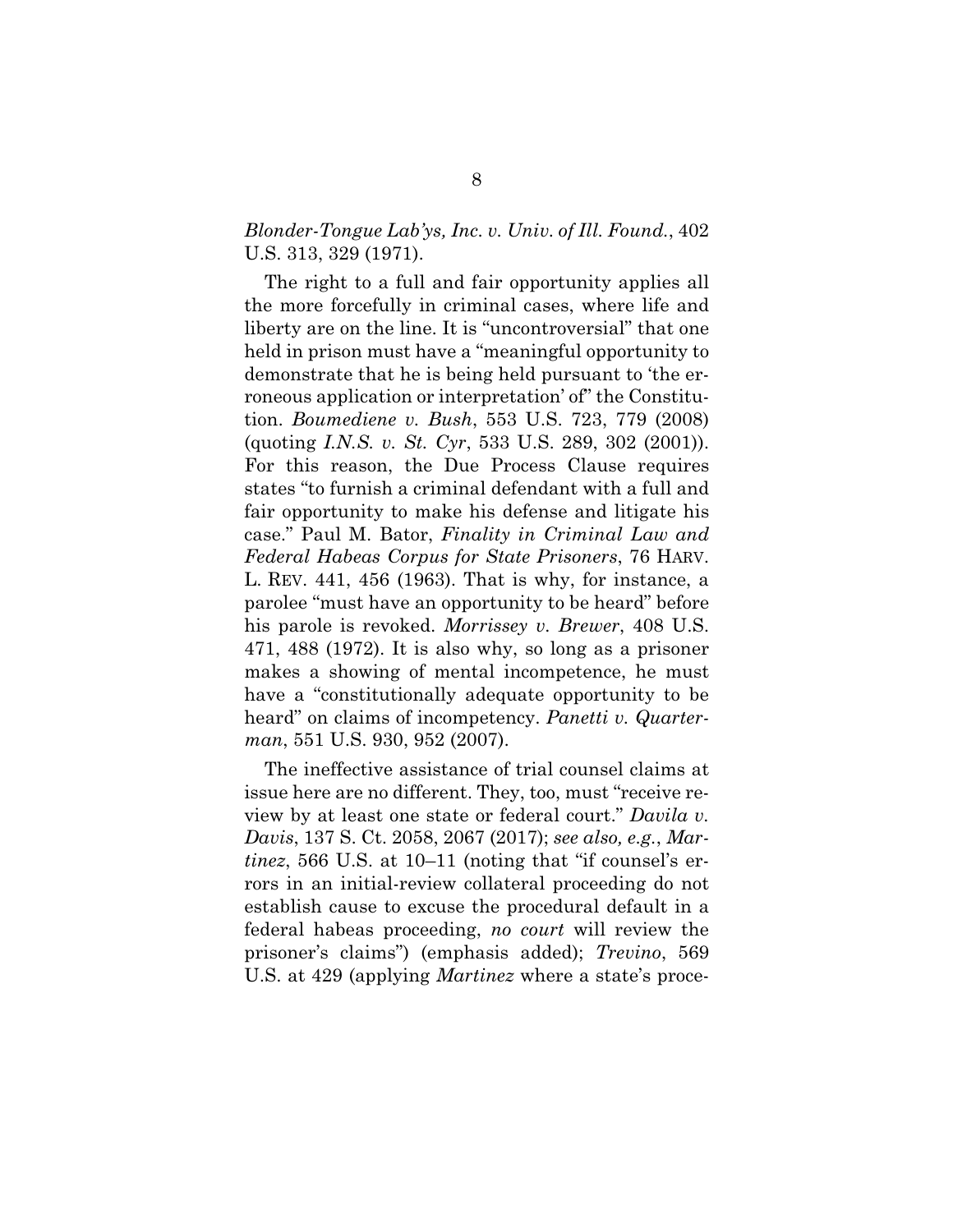dural design makes it "highly unlikely … that a defendant will have *a meaningful opportunity* to raise a claim of ineffective assistance of trial counsel on direct appeal") (emphasis added).

#### **B. AEDPA Honors State Primacy While Giving Defendants A Full Opportunity.**

**1.** For more than five decades, federal habeas courts have played a significant role in guaranteeing that state defendants have one full and fair opportunity to press their claims. In *Fay v. Noia*, 372 U.S. 391 (1963), this Court held that a federal court's plenary jurisdiction over habeas petitions was not affected by the petitioner's procedural defaults of claims during state court proceedings, so long as the petitioner had not deliberately avoided state procedure. And in *Townsend v. Sain*, 372 U.S. 293 (1963), the Court held that federal habeas petitioners deserved an evidentiary hearing on their claims under a wide variety of circumstances, including if "for any reason it appears that the state trier of fact did not afford the habeas applicant a full and fair fact hearing." *Id.* at 312–18.

Under this regime, evidentiary development in federal courts led to corrections of numerous unconstitutional state court convictions and sentences. For instance, in *Miller v. Pate*, 386 U.S. 1, 2–6 (1967), the defendant was sentenced to death after the prosecution presented "a pair of men's underwear shorts covered with large, dark, reddish-brown stains," which prosecution witnesses called "bloody shorts" and which an expert testified were stained with the victim's type of blood. *Id.* at 3–4. The state trial court denied the defendant's motion to inspect the evidence, *id*. at 2, but on federal habeas review, he was permitted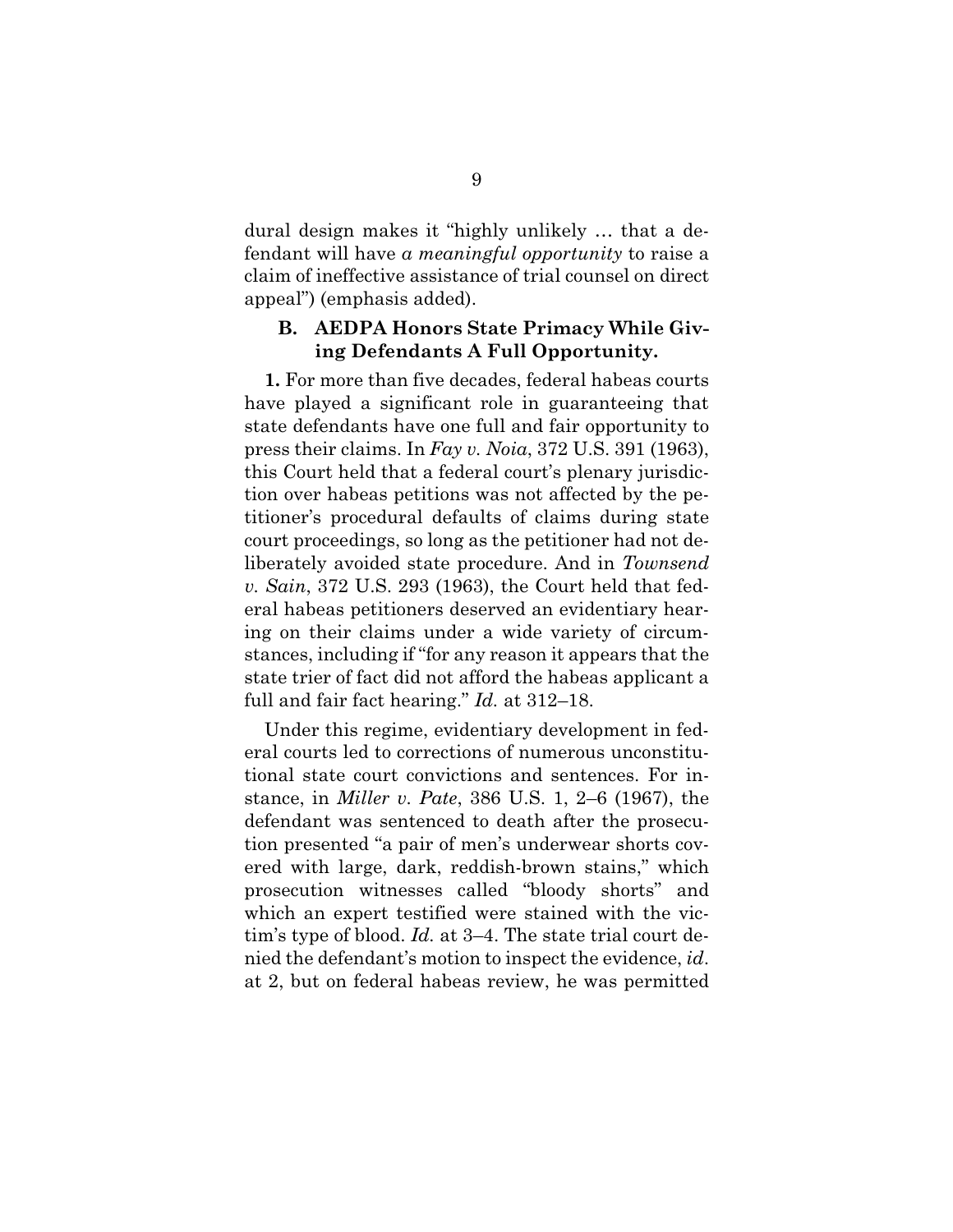to have them analyzed. It turned out the "stains on the shorts were not blood, but *paint*," and that the state prosecutor had "known" as much all along. *Id.* at 5–6 (emphasis added). This Court concluded that "the Fourteenth Amendment cannot tolerate a state criminal conviction obtained by the knowing use of false evidence." *Id.* at 7.

Other examples of federal habeas courts correcting unconstitutional convictions and sentences based on evidence that trial counsel failed to or was unable to uncover abound. *See, e.g.*, *Henderson v. Sargent*, 926 F.2d 706, 710–14 (8th Cir. 1991) (trial counsel and state postconviction counsel failed to investigate readily available evidence implicating the victim's husband notwithstanding obvious leads); *Harris v. Reed*, 894 F.2d 871, 877–79 (7th Cir. 1990) (trial counsel presented *no* evidence and failed to interview two men who saw the primary alternate suspect fleeing from the scene, even though counsel told jurors they would hear evidence about the alternate suspect).

**2.** Even under *Fay* and *Townsend*, however, "[t]he role of federal habeas proceedings, while important in assuring that constitutional rights are observed, [wa]s secondary and limited." *Barefoot v. Estelle*, 463 U.S. 880, 887 (1983). That is, federal habeas review was still premised on the assumption that state courts would be the primary ones to give full and fair consideration to constitutional claims.

In line with that principle, this Court further emphasized state courts' primacy in *Wainwright v. Sykes,*  433 U.S. 72 (1977), which rejected the broader "deliberate bypass" standard from *Fay*. *See id.* at 87–88 (emphasizing that the contemporaneous-objection rule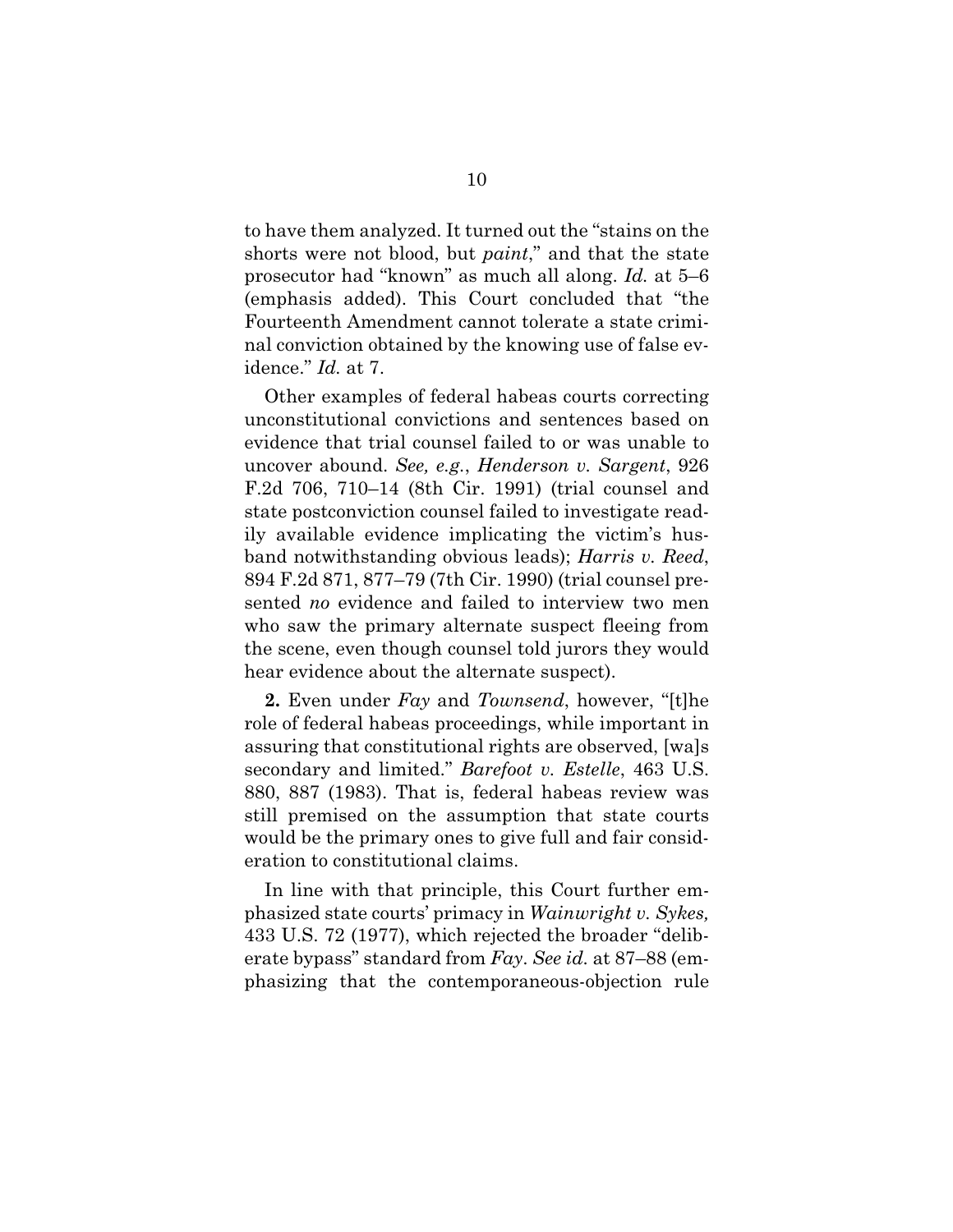"deserves greater respect than *Fay* gives it, both for the fact that it is employed by a coordinate jurisdiction within the federal system and for the many interests which it serves in its own right"). The Court raised the bar again in *Keeney v. Tamayo-Reyes*, 504 U.S. 1 (1992). *Keeney* explicitly overruled *Townsend* in favor of imposing a standard that required petitioners "to show cause for [their] procedural default, as well as actual prejudice," in order to bring their defaulted claims in a federal habeas proceeding. *Id*. at 6.

AEDPA's reforms made the premise of state court primacy even more of a reality, formally ensuring that state judges have the "primary responsibility" for preserving constitutional rights. *Cullen v. Pinholster*, 563 U.S. 170, 182 (2011) (quoting *Woodford v. Visciotti*, 537 U.S. 19, 27 (2002)). For example, AEDPA encourages state court review (and gives primacy to state court judges) by requiring federal judges to defer to state court merits rulings. Before AEDPA, federal habeas courts could review state court rulings on purely legal issues and mixed questions of fact and law de novo. *See Williams v. Taylor*, 529 U.S. 362, 400 (2000). Under AEDPA, however, a federal habeas court may grant relief on a claim adjudicated on the merits in state court only if the legal ruling "was contrary to, or involved an unreasonable application of," a prior decision by this Court. 28 U.S.C.  $\S$  2254(d)(1). AEDPA's factfinding provisions similarly reinforce the state judge's pride of place. *See, e.g.*, *id.* § 2254(e)(1) (rebuttably presuming the correctness of a state court's factual findings); *id.* § 2254(d)(2) (limiting review to the state court record in certain circumstances). If a petitioner fully aired the facts supporting her claim in state court, the federal judge's role is again limited to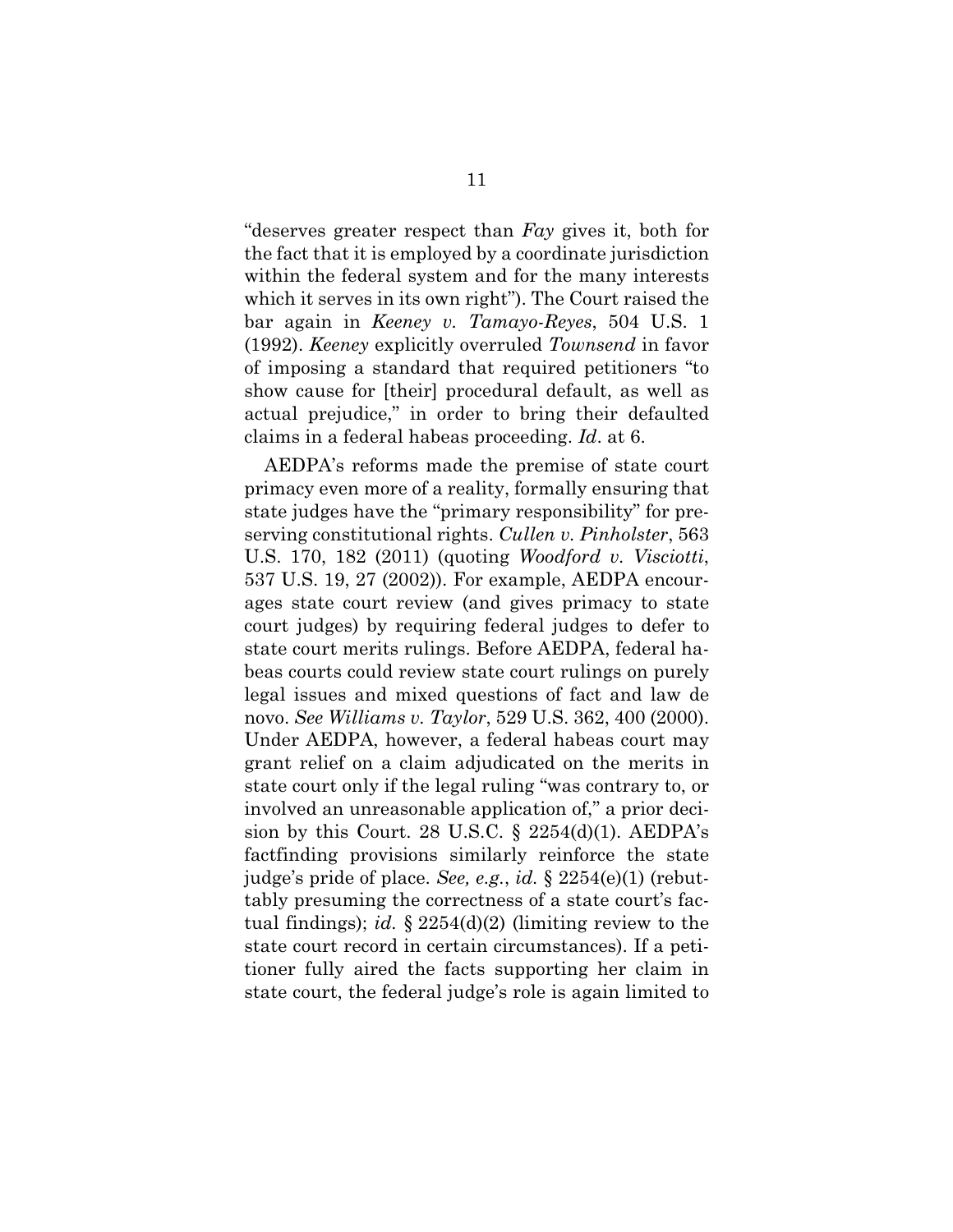assessing the reasonableness of the state court's views.

However, those same provisions show that AEDPA maintains an important role for federal judges—especially when a petitioner has not had one clear opportunity to present her federal claims. So, for example, § 2254(d) requires deference to legal conclusions only when a "claim … was adjudicated on the merits in State court." *See Johnson v. Williams*, 568 U.S. 289, 293 (2013) (recognizing de novo review for unaddressed claims). And § 2254(e)(1) requires deference to factfinding only when "a determination of a factual issue [was] made by a State court." 28 U.S.C. § 2254(d), (e)(1); *see Wiggins v. Smith*, 539 U.S. 510, 528 (2003). If the petitioner lacked a clear chance to make her claims in the state proceedings, the rules regarding deference do not apply.

Federal judges' role under AEDPA thus reflects Congress's concern with permitting habeas petitioners one full and fair opportunity to present their claims. Indeed, "one bite at the apple" was a common theme throughout legislative debates over AEDPA. *See, e.g.*, 141 Cong. Rec. S16892, S16913 (1995) (statement of Sen. Feinstein) ("[T]his bill provides habeas petitioners with 'one bite at the apple.' It assures that no one convicted of a capital crime will be barred from seeking habeas relief in Federal court."); 141 Cong. Rec. S7803, S7809 (1995) (statement of Sen. Kennedy) ("The proposal to limit inmates to one bite at the apple is sound in principle."); *id.* at S7832 (statement of Sen. Biden) ("[E]ssentially you get one bite out of the apple."); *see also* William J. Clinton, Statement on Signing the Antiterrorism and Effective Death Penalty Act of 1996 (Apr. 24, 1996) ("If this provision  $\S$  2254(e)(2)] were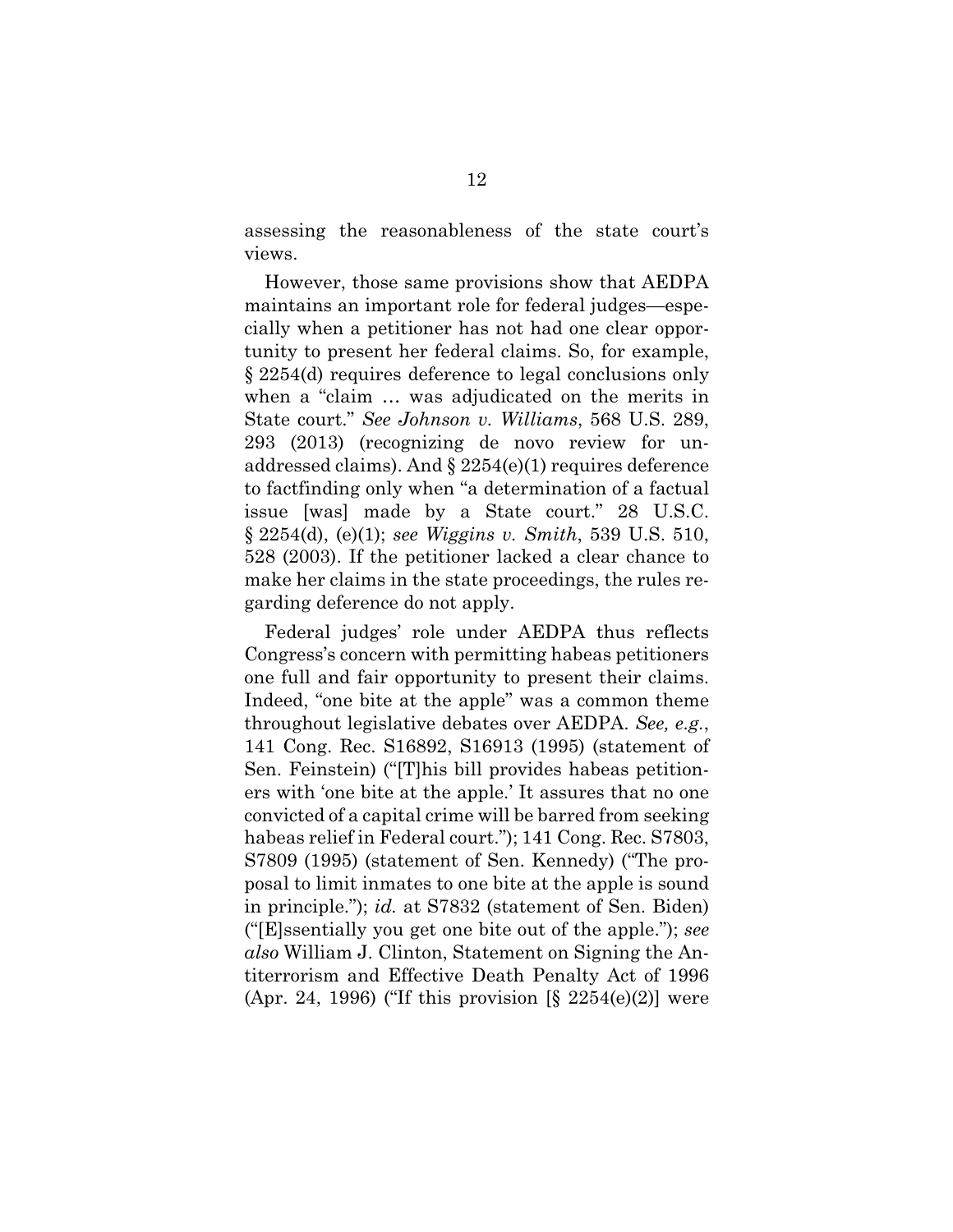read to deny litigants *a meaningful opportunity* to prove the facts necessary to vindicate Federal rights, it would raise serious constitutional questions. I do not read it that way.") (emphasis added).

Under this scheme, although federal courts play a secondary role to state courts, that role is still an important one: they "stand[] as a safeguard against imprisonment and execution of those held in violation of the law," *Harrington v. Richter*, 562 U.S. 86, 91 (2011), particularly when state defendants have not had a full and fair opportunity to litigate their federal constitutional claims in state court.

#### **C.** *Martinez* **Protects This Opportunity For Ineffective-Assistance Claims.**

*Martinez* guarantees such an opportunity for a particularly important set of constitutional claims claims that the defendant's trial counsel gave unconstitutionally poor assistance. "The right to the effective assistance of counsel at trial is a bedrock principle in our justice system." *Martinez*, 566 U.S. at 12. That is because our system relies on "adversarial testing" to "ultimately advance the public interest in truth and fairness," *Polk Cnty. v. Dodson*, 454 U.S. 312, 318 (1981), and to "best promote the ultimate objective that the guilty be convicted and the innocent go free," *Herring v. New York*, 422 U.S. 853, 862 (1975). Without effective adversarial testing, there can thus be no guarantee that the trial was fair, let alone that it reached the right result on guilt or innocence. In this way, it is "through counsel that all other rights of the accused are protected." *Penson v. Ohio*, 488 U.S. 75, 84 (1988).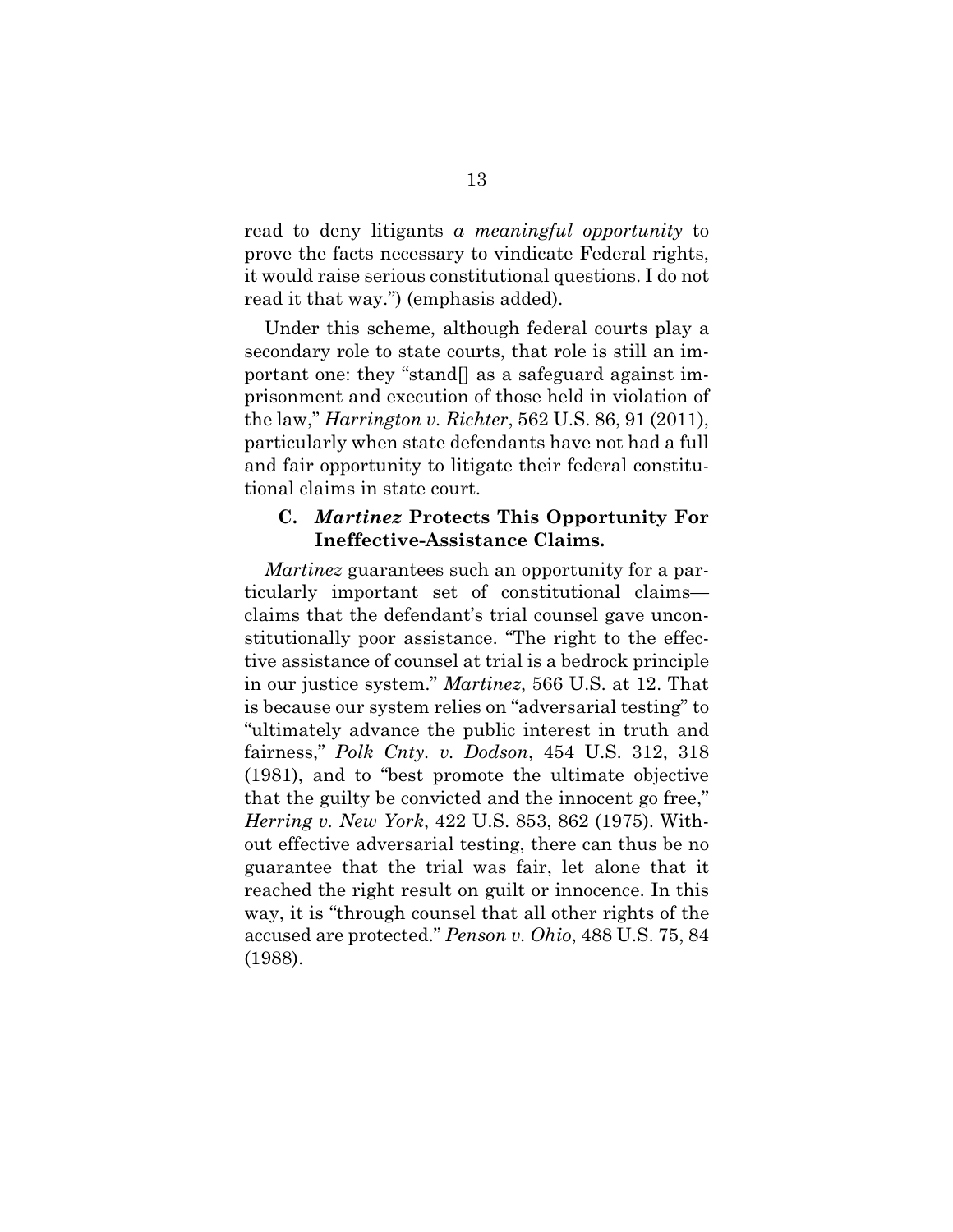However, without meaningful enforcement, this right to counsel is an "unfulfilled, illusory promise." Justin F. Marceau, *Gideon's Shadow*, 122 YALE L.J. 2482, 2485 (2013). Consequently, defendants must be allowed to bring and develop ineffective assistance of trial counsel claims, as such claims are the "primary mechanism" through which the right to effective assistance of counsel is enforced. Erwin Chemerinsky, *Lessons from Gideon*, 122 YALE L.J. 2676, 2688 (2013).

But there is a hitch. Other constitutional claims that the prosecution introduced an unduly suggestive line-up, that it failed to prove an essential element can be raised at trial and then litigated on direct appeal, where the defendant enjoys a constitutional right to a lawyer's help. Ineffective assistance of trial counsel claims are different. They generally cannot be raised at trial, because the lawyer cannot be expected to challenge his own conduct and because, with rare exceptions, the judge cannot identify violations *sua sponte*. Nor can they typically be heard on direct appeal, because they "often depend on evidence outside the trial record." *Martinez*, 566 U.S. at 13.

Postconviction review thus provides the "principal forum" in which to bring ineffective-assistance claims. *Harrington*, 562 U.S. at 103. And if *state* postconviction review provides a defendant with a full and fair opportunity to do so, then a federal court must defer to the state court's determination, just as it would with respect to any other issue. *See* 28 U.S.C. § 2254(d). Accordingly, AEDPA and this Court's precedents "encourag[e] the full factual development in state court of a claim that state courts committed constitutional error," "channel[ing] claims into an appropriate forum,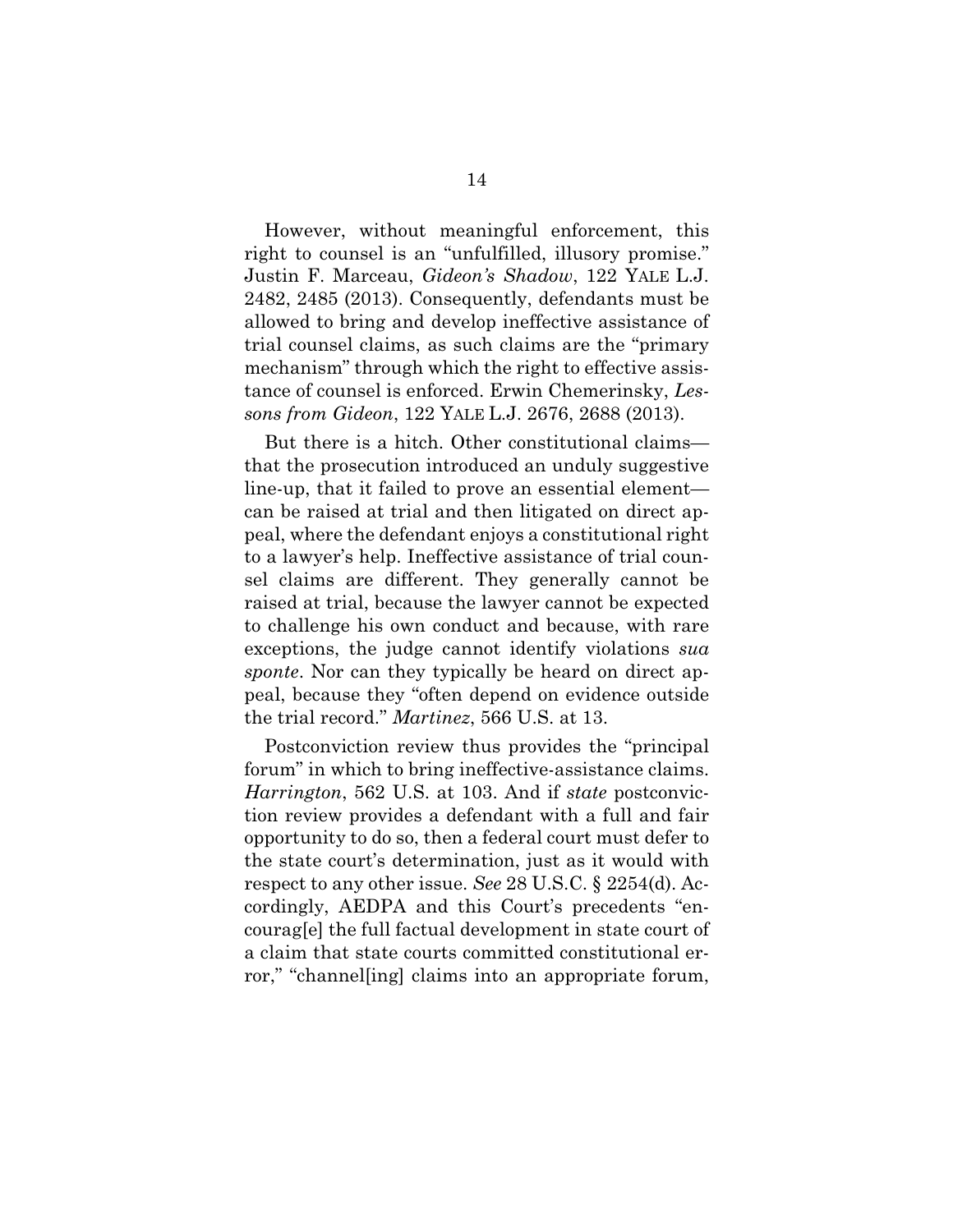where meritorious claims may be vindicated." *Keeney v. Tamayo-Reyes*, 504 U.S. 1, 9–10 (1992).

*Martinez* recognized, however, that state postconviction review—where there is currently no constitutional right to counsel—may not always provide a full and fair opportunity. Therefore, to guarantee that *some* court "will review the prisoner's claims," this Court held that "counsel's errors in an initial-review collateral proceeding … establish cause to excuse" a prisoner's failure to raise his trial ineffectiveness claim in postconviction review. 566 U.S. at 10–11. In other words, because state postconviction proceedings "may not have been sufficient to ensure that proper consideration was given to a substantial claim," federal courts may overlook the default and adjudicate the claim on their own. *Id.* at 14. This approach aligns with AEDPA's core principles: state judges retain their primary role, but a petitioner prevented from raising her ineffective assistance claim in state postconviction proceedings retains her one full and fair opportunity to raise that claim in federal habeas proceedings. *See supra* Part I.B.

If Arizona prevails here, however, *Martinez*'s promise will ring hollow in all but the most unusual circumstances. Arizona believes that, in adjudicating the trial ineffectiveness claims that *Martinez* allows federal habeas petitioners to press, judges may only consider the evidence in the record *from their flawed state court proceedings*; they may not rely on the evidence used to justify excusing the petitioner's procedural default, let alone additional evidence gathered in a new evidentiary hearing. (Pet. Br. 26). But as explained above (and as this Court has repeated time and time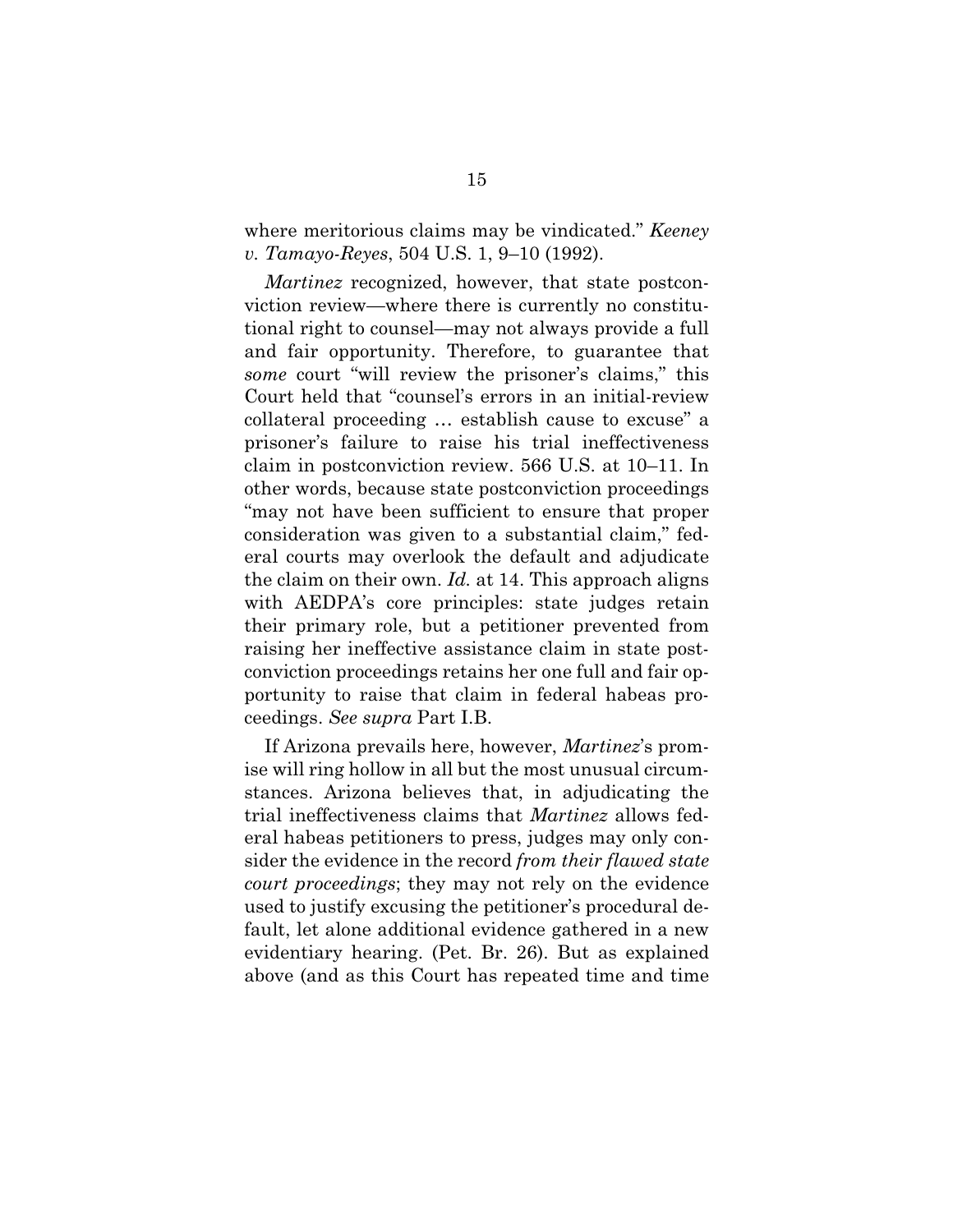again), "the inherent nature of most ineffective assistance of trial counsel claims means that the trial court record will often fail to contain the information necessary to substantiate the claim." *Trevino*, 569 U.S. at 424 (internal quotation marks omitted) (quoting *Ex parte Torres*, 943 S.W.2d 469, 475 (Tex. Crim. App. 1997) (en banc)); *see also, e.g.*, *Massaro v. United States*, 538 U.S. 500, 505 (2003) (same). And because of that inescapable fact, the version of federal habeas review imagined by Arizona will fall far short of a full and fair opportunity to press one's ineffective-assistance claims. That outcome contravenes the principles underlying habeas law and transforms *Martinez*'s crucial safeguard into a Pyrrhic victory.

#### **II. ARIZONA'S APPROACH HARMS FEDERAL AND STATE JUDGES.**

By preventing federal courts from relying upon evidence developed in a *Martinez* hearing, Arizona's approach would thus prevent petitioners' claims from being meaningfully heard in *any* court, state or federal. Such a result obviously creates the very "unfairness" to defendants that this Court's precedents have guarded against. *Trevino*, 569 U.S. at 425. But it also imposes serious harms on federal and state judges, forcing the former to blind themselves to potential injustice and shaking the latter's confidence in the convictions entered under their supervision.

#### **A. Federal Judges Should Not Have To Ignore Compelling Evidence Developed During A** *Martinez* **Hearing.**

**1.** Under AEDPA, federal judges' review is deferential. But in no circumstances should they be "required to exhibit a naiveté from which ordinary citizens are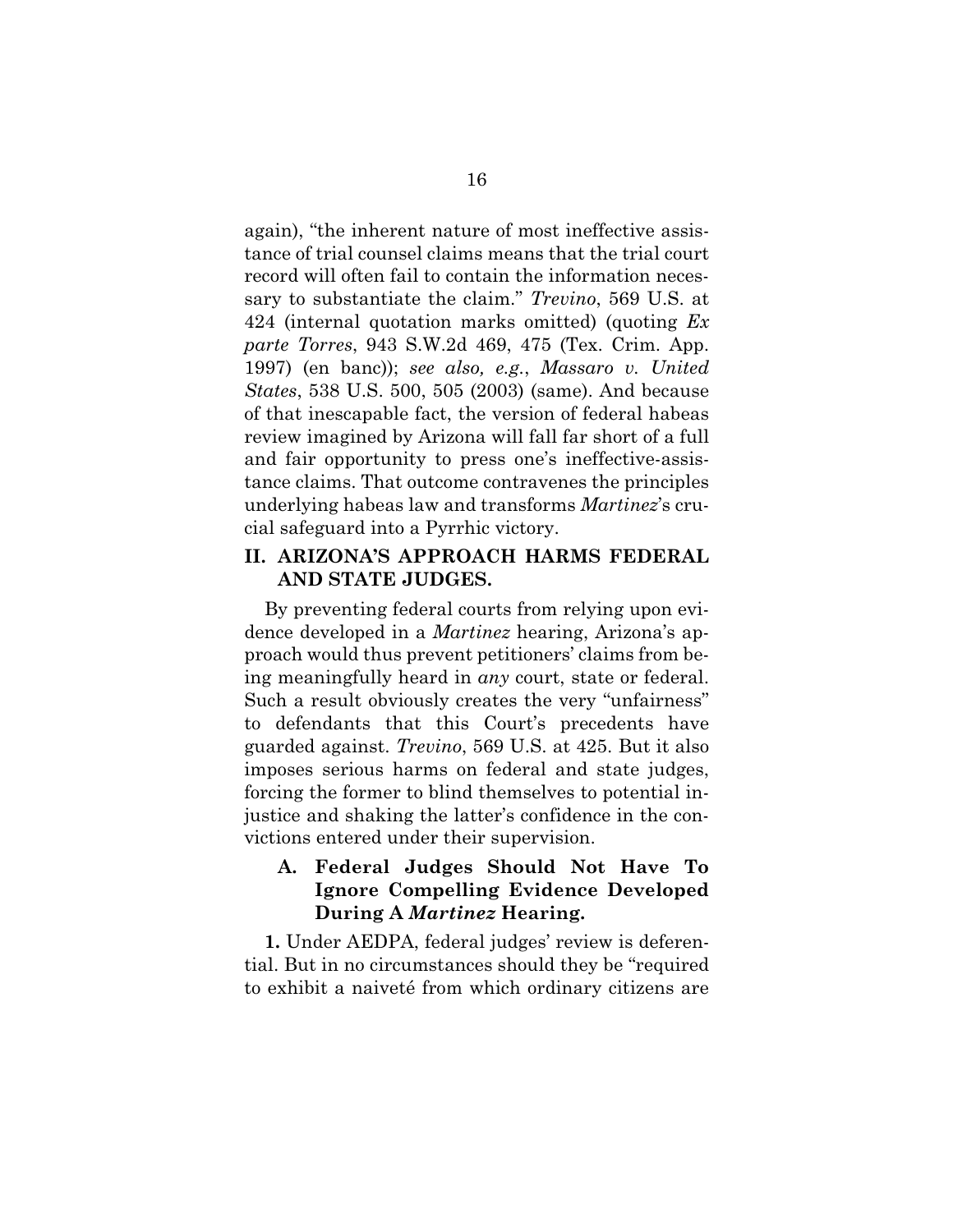free." *Dep't of Comm. v. New York*, 139 S. Ct. 2551, 2575 (2019) (quoting *United States v. Stanchich*, 550 F.2d 1294, 1300 (2d Cir. 1977) (Friendly, J.)). But Arizona's position would make things even worse than that. Under its approach, federal judges must *ignore*  evidence developed to show a substantial *Martinez*  claim.

Forcing federal judges to blind themselves to such evidence harms the integrity of the judiciary. "[C]oncern about the injustice that results from the conviction of an innocent person has long been at the core of our criminal justice system." *Schlup v. Delo*, 513 U.S. 298, 325 (1995). By requiring federal judges to look the other way, Arizona's view would make judges complicit in the greatest miscarriage of justice of all—the imprisonment and execution of innocent people.

Arizona's view would make federal judges accomplices to other kinds of injustice as well. "The constitutional rights of criminal defendants … are granted to the innocent and the guilty alike," and this Court has long "decline[d] to hold either that the guarantee of effective assistance of counsel belongs solely to the innocent or that it attaches only to matters affecting the determination of actual guilt." *Lafler v. Cooper*, 566 U.S. 156, 169 (2012) (quoting *Kimmelman v. Morrison*, 477 U.S. 365, 380 (1986)). But requiring federal judges to shield their eyes against evidence of ineffective assistance would make them consciously overlook the violation of all sorts of constitutional rights.

For example, the Constitution guarantees convicted capital defendants the right to present mitigating evidence. *See Eddings v. Oklahoma*, 455 U.S. 104, 114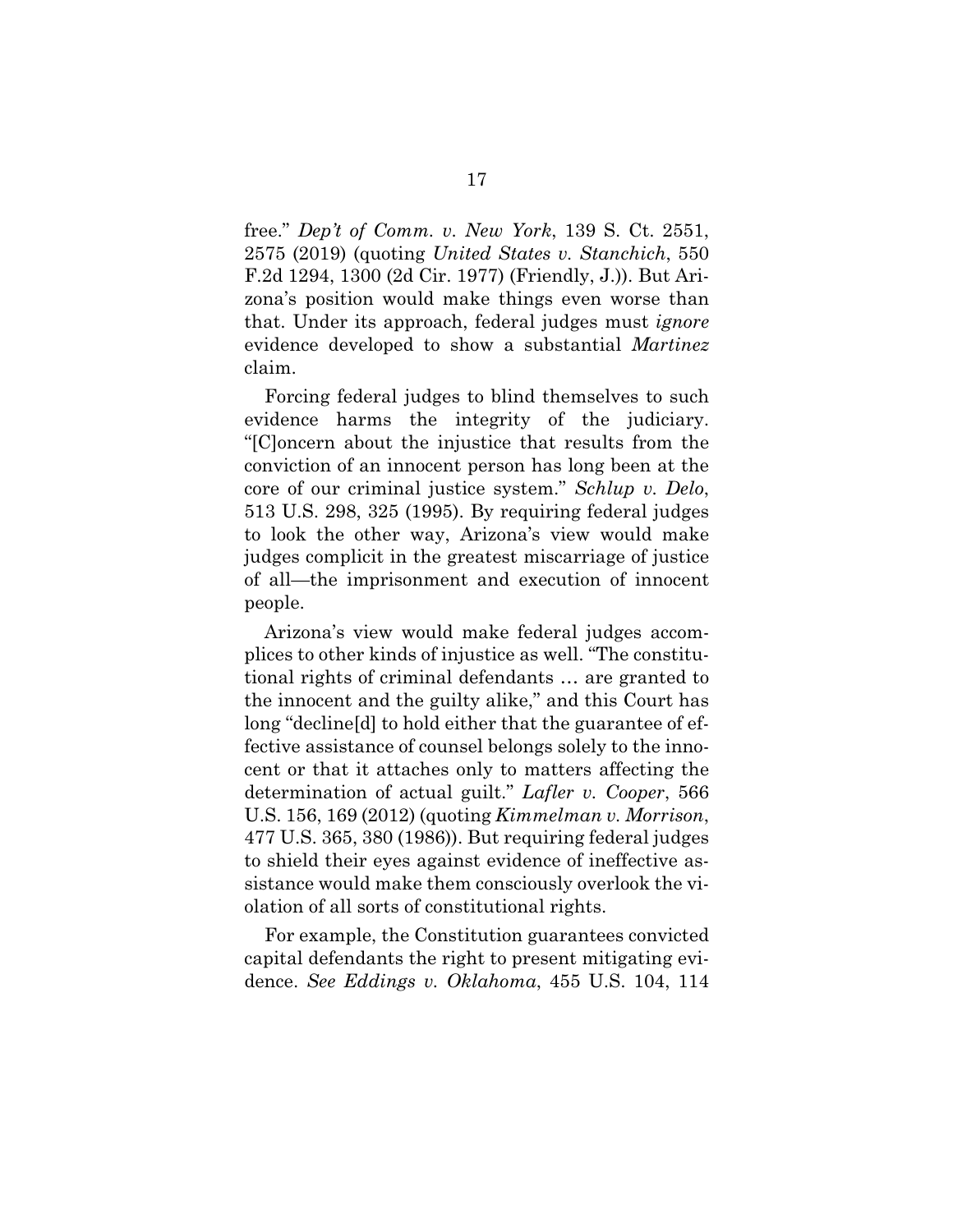(1982). Habeas petitioners might develop crucial mitigating evidence to show trial counsel's (and postconviction counsel's) ineffectiveness, but it would all be for naught if federal judges are limited to the state court record. If Arizona prevails, those judges will have to stand by—perhaps even allowing the defendant to be executed—while knowing that the sentencer never even considered facts that could have led the judge or jury toward mercy. So too for sentencing errors in noncapital cases. This Court has made clear that "any amount of actual jail time" "has Sixth Amendment significance." *Glover v. United States*, 531 U.S. 198, 203 (2001). But if Arizona is right, then federal judges may have to let state prisoners endure years of unlawful incarceration simply because the evidence demonstrating counsel's ineffectiveness came out too late.

Because the right to counsel protects all other rights, *see supra* at 13–16, injustices like these are easily multiplied across the Constitution. Under Arizona's view, federal judges will have to watch on as state prisoners whose rights were violated in various ways—a coerced confession that should have been suppressed, a key witness whose testimony could not be confronted, and so on—cannot prevail on their meritorious ineffective-assistance claims because the judge cannot consider what everyone knows to be true. AEDPA does not counsel that result. "When Congress codified new rules governing this previously judicially managed area of law, it did so without losing sight of the fact that the writ of habeas corpus plays a vital role in protecting constitutional rights." *McQuiggin v. Perkins*, 569 U.S. 383, 397–98 (2013) (quoting *Holland v. Florida*, 560 U.S. 631, 649 (2010)).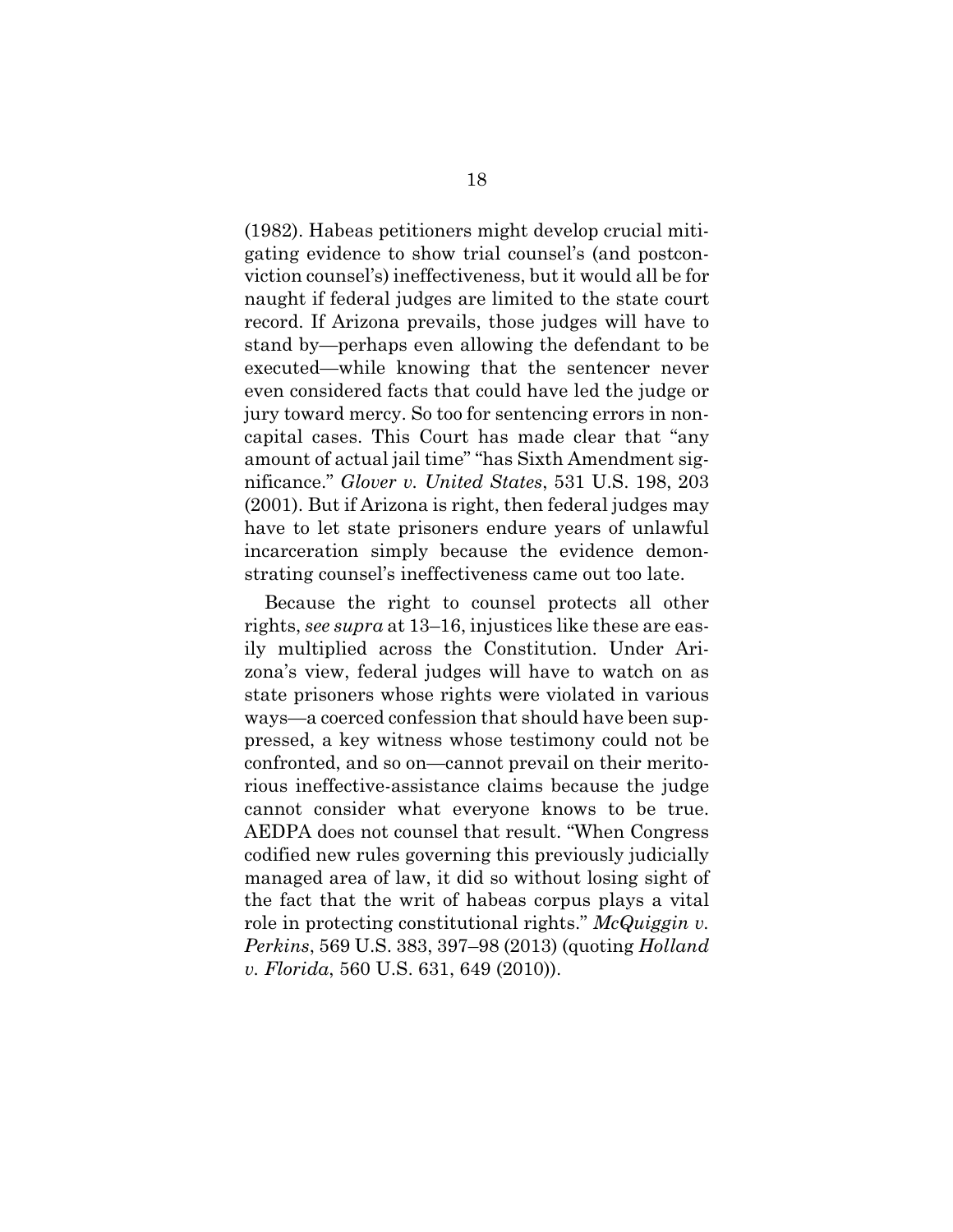**2.** These concerns are not hypothetical. Take first the irreversible injustice of the wrongful conviction and "execution of a person who is entirely innocent." *Schlup*, 513 U.S. at 324–25. Arizona's position threatens to bring about that result *in this very case*.

Respondent Jones's state-appointed counsel failed to uncover significant exculpatory evidence at trial, and his state-appointed postconviction counsel failed to raise an ineffective assistance of trial counsel claim in those proceedings. (Indeed, Mr. Jones's postconviction counsel chose "to forego any investigation into the State's strongest evidence of guilt." JA280.) But at a hearing held to determine whether to excuse the default of Mr. Jones's ineffective assistance claim under *Martinez*, the evidence showed that the victim's injury had occurred at least *two days* before her death—that is, *not* during the short window of time during which she was in Mr. Jones's care. JA221–26. It further showed that blood evidence in Mr. Jones's vehicle did not result from violence against the victim, JA232–34, and that multiple other suspects—including the victim's mother—may have beaten the victim. *See*  JA245–47. Moreover, the State's forensic pathologist admitted at the hearing that the methodology used to create a timeline from bruising evidence was "scientifically unreliable"—in fact, the district court concluded it was "scientifically unsupport[ed] and untrue"—and yet that evidence "went unchallenged at trial." JA126, JA129, JA262.

Based on this evidence, the district court held that Mr. Jones could proceed on his claim; indeed, it held that Mr. Jones had demonstrated that counsel unjustifiably failed to perform an adequate pretrial investigation and to impeach the state's evidence. JA284–85.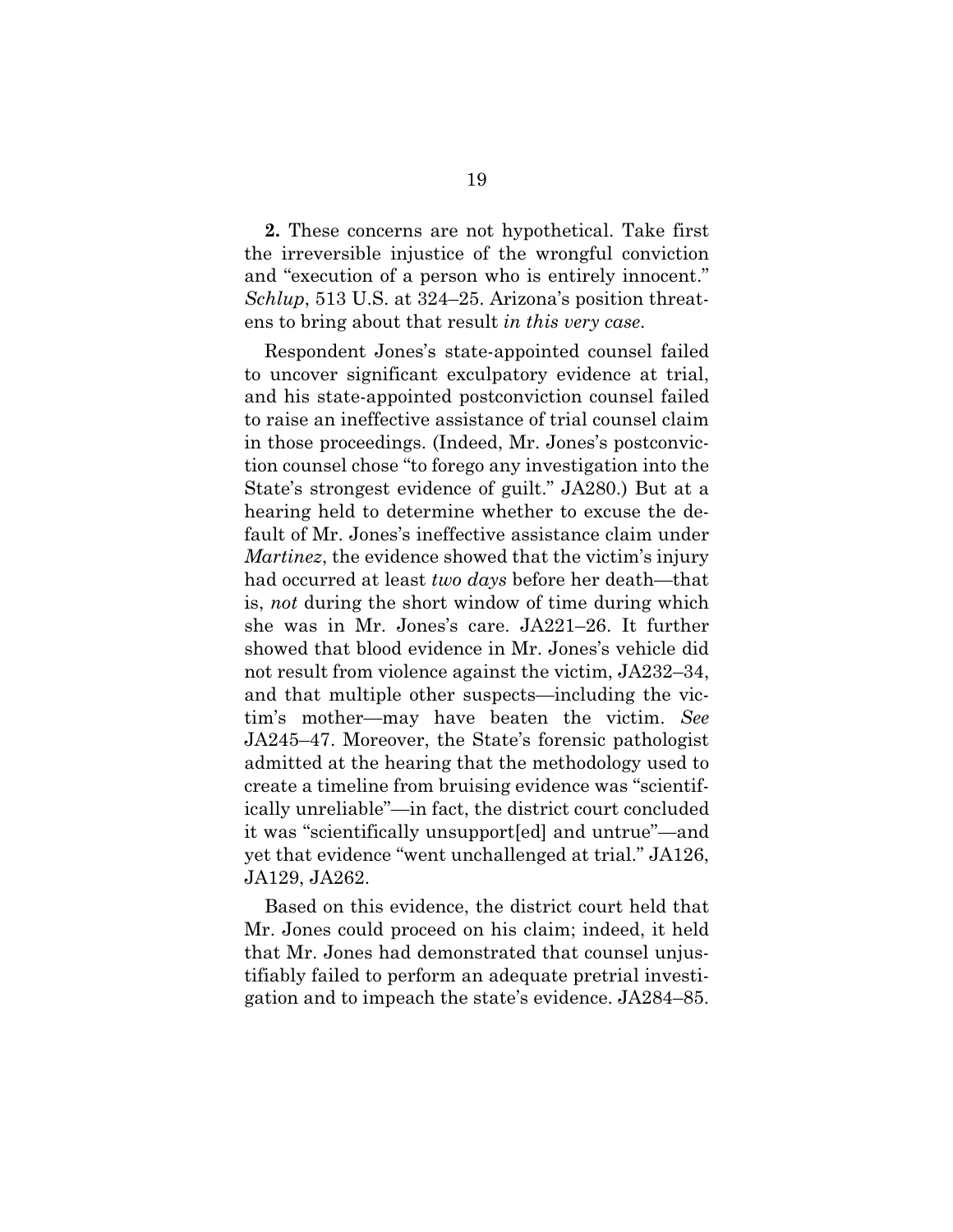As the district court concluded, "counsel's deficient investigation pervaded the entire evidentiary picture" and "render[ed] the result" of the trial "unreliable." JA264 (quoting *Strickland v. Washington*, 466 U.S. 668, 687 (1984)). Yet under Arizona's view, the federal district court could allow Mr. Jones's claim to proceed under *Martinez*, but then should have *ignored* all of the evidence developed to support that claim when it came time for the merits. Frankly, that is absurd.

Other real-world examples prove that, under Arizona's approach, federal judges would have to blind themselves to compelling evidence of other breakdowns in the process as well. In *Harris v. Wallace*, Harris—caught up in separate federal and state prosecutions—pleaded guilty to federal charges and was sentenced to 25 years in prison. 984 F.3d 641, 644 (8th Cir. 2021). He then pleaded guilty to state charges on the "understanding," based on the prosecutor's "proposal" and his lawyer's advice, that his state sentence would run concurrently with his federal sentence. *Id.*  at 645. However, although the state court ordered the sentences to run concurrently, that order "had no effect"; federal sentencing rules made the sentences run consecutively. *Id.*; *see id.* at 644–45 & n.2. Yet Harris's postconviction counsel failed to raise an ineffectiveness claim challenging the validity of Harris's plea in light of the *fifteen* additional years he would serve given his consecutive sentences. *See id.* at 646.

After the district court denied Harris's request for federal habeas relief, the Eighth Circuit remanded for an evidentiary hearing on this classic case of ineffective assistance. *See id.* at 646–47. If Arizona is right, then the evidence developed at that hearing—which could further corroborate Harris's account of his plea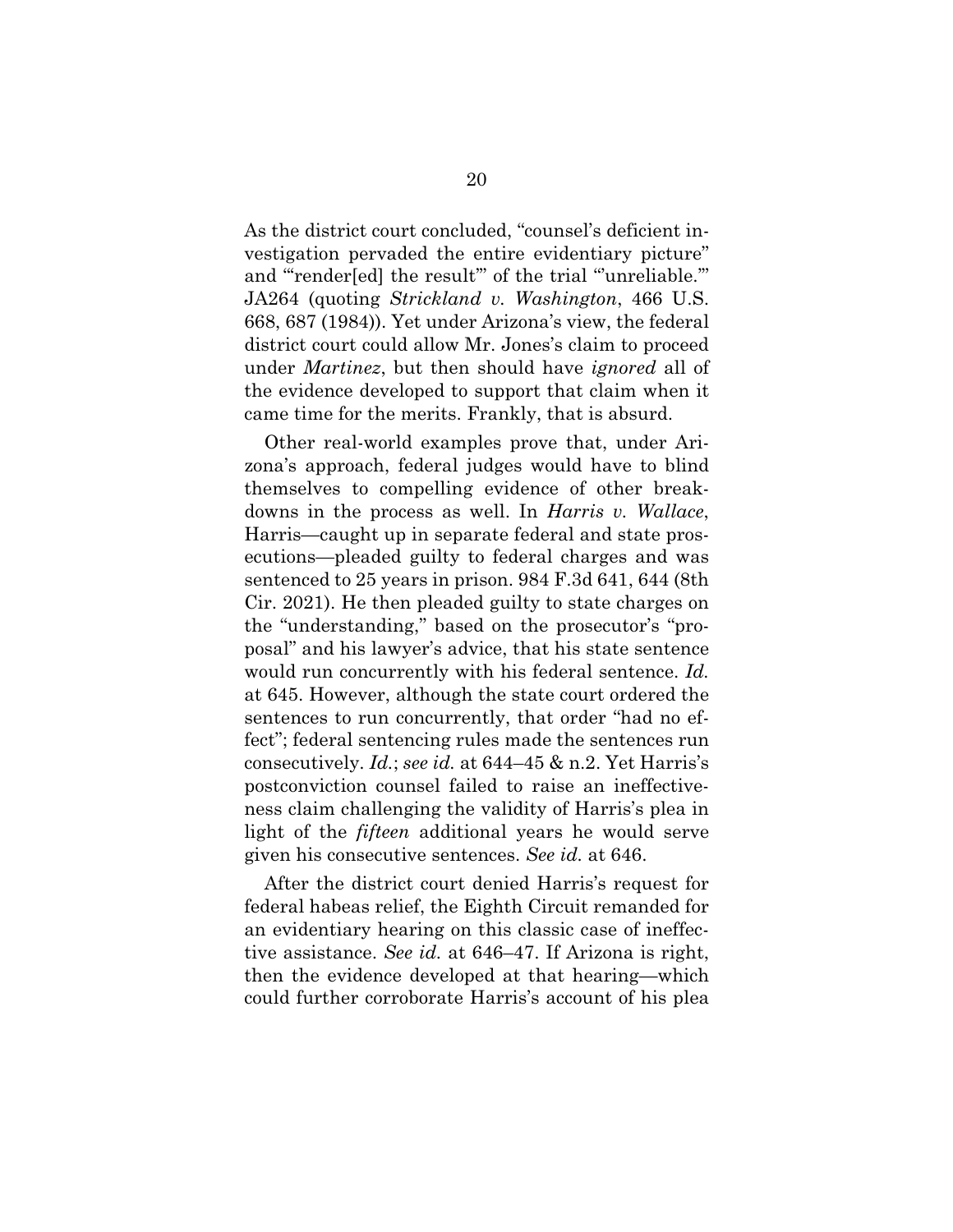proceedings or support his claim that he would not have pleaded guilty but for the mistaken advice—must be ignored when considering whether Harris's rights were violated. No judge should be put in that position.

This case and *Harris* are not the only examples. In *Stokes v. Stirling*, federal habeas proceedings made clear that postconviction counsel's decision to abandon a trial ineffectiveness claim about mitigating evidence made no sense. *See* –– F.4th ––, 2021 WL 3669570 (4th Cir. Aug. 19, 2021). Stokes's childhood was "marked by extreme abuse and neglect"—including living without running water or indoor plumbing, witnessing the early death of his father and mother, suffering from sexual abuse, and more—yet trial counsel presented only testimony from a retired warden intended to show that Stokes would adapt well to life in prison. *Id.* at \*1; *see id.* at \*1–5. In federal postconviction proceedings, state postconviction counsel's testimony demonstrated that they lacked any strategic reason for failing to properly investigate Stokes's mitigation defense, and expert testimony demonstrated that such evidence could have had real pull with the jury. *See id.* at \*2, \*8–9, \*13. Relying in part on this evidence, the Fourth Circuit held that *Martinez* allowed Stokes to proceed on his procedurally defaulted claim and that, on the merits, counsel had rendered ineffective assistance. *See id.* at \*6, \*10–14.

Other cases have similar fact patterns, where evidence uncovered at the *Martinez* stage demonstrate counsel's possible or even certain errors. *See, e.g.*, *White v. Warden, Ross Corr. Inst*., 940 F.3d 270 (6th Cir. 2019) (remanding for an evidentiary hearing on defendant's ineffective assistance of trial claim where trial counsel was himself facing serious criminal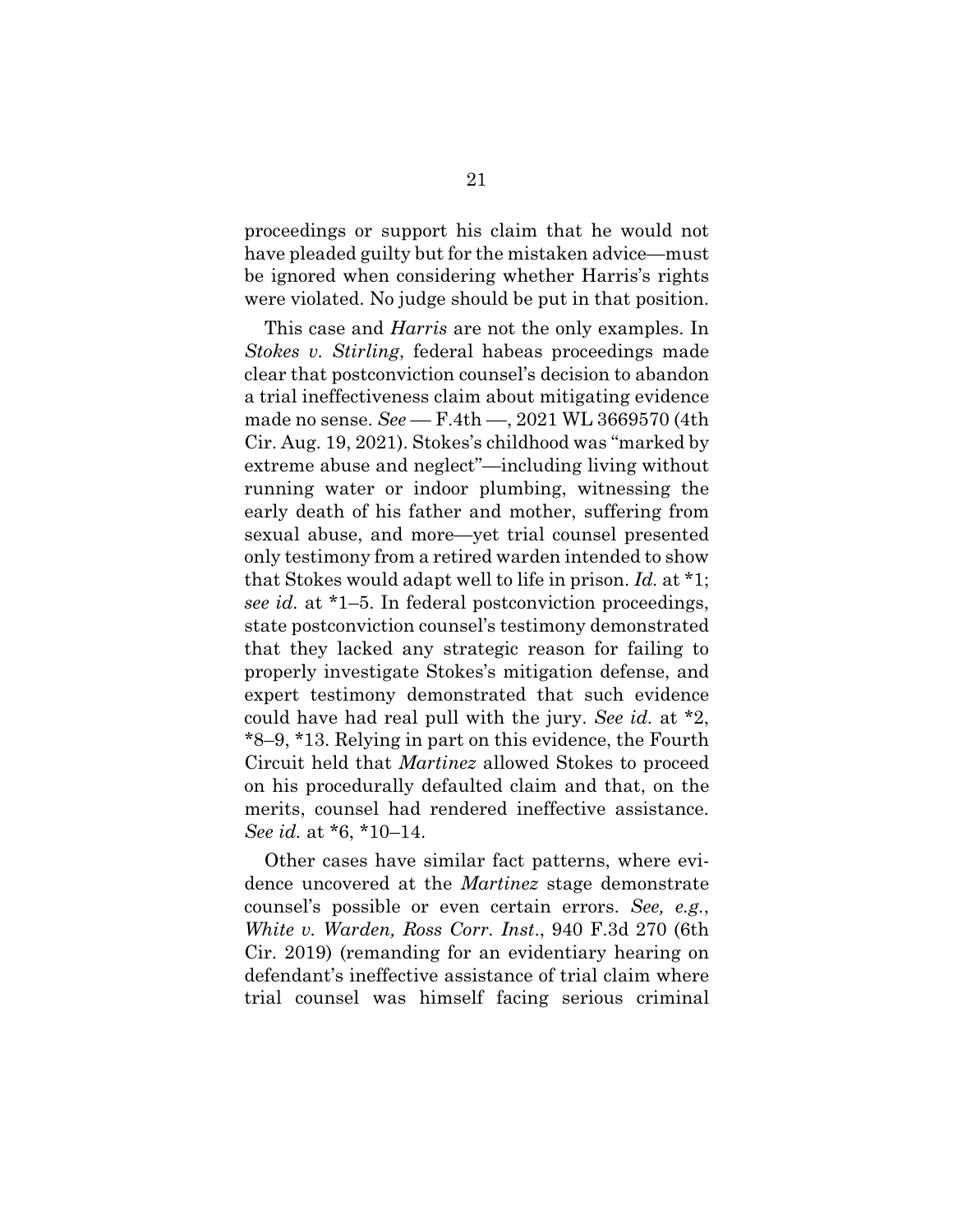charges brought by the same prosecutor's office, and noting that defendant's counsel-related inability to develop evidence "hamstr[ung] th[e] court's ability to determine whether his trial counsel was constitutionally ineffective") (internal quotations omitted), *cert. denied sub nom. Morgan v. White*, 140 S. Ct. 2826, (2020); *Brown v. Brown*, 847 F.3d 502 (7th Cir. 2017) (remanding for an evidentiary hearing where trial and postconviction counsel failed to request a limiting instruction on a co-defendant's confession, resulting in the 13-year-old defendant receiving a 60-year prison sentence); *Gallegos v. Shinn*, No. CV-01-01909-PHX-NVM, 2020 WL 7230698, at \*7–19 (D. Ariz. Dec. 8, 2020) (granting the writ for resentencing in a capital case where federal habeas testimony demonstrated that repeated ATV accidents and drug and alcohol abuse led to the defendant's organic brain damage). If Arizona wins, federal judges in cases like these will have to ignore clear evidence that ineffective defense counsel failed to develop or present arguments that could have won someone a new trial, led to his acquittal, or even spared him from death.

Of course, federal judges must operate within AEDPA's structure. But that structure does not require federal judges to abdicate their duty to ensure that convictions and sentences are appropriate and just. The above examples show that *Martinez* hearings—and the evidence developed through those hearings—are valuable tools that federal judges may use to defer to state judges where appropriate while safeguarding federal constitutional rights. By allowing federal judges to decide for themselves where a petitioner's ineffective counsel failed to develop certain evidence or to bring certain claims, *Martinez* gives these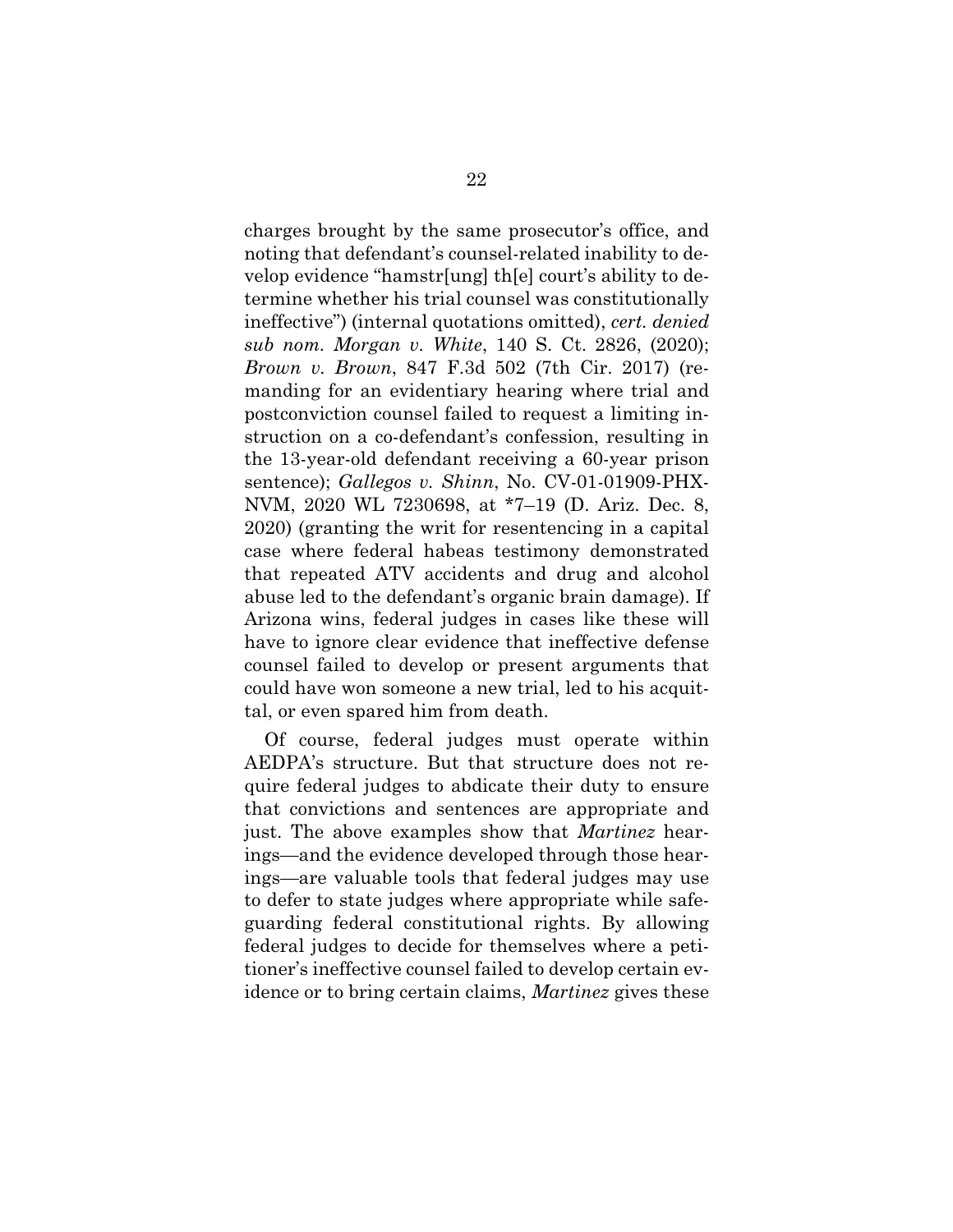petitioners the full and fair opportunity to litigate these claims that they lacked in state court.

#### **B.** *Martinez* **Protects State Judges' Role As The Primary Bulwark Against Error.**

Under the balance struck by AEDPA, state judges do not ask for or receive blind deference from federal judges when it comes to state postconviction proceedings. Indeed, rather than encroaching on state judges' independence and authority, *Martinez* allows state judges greater certainty that their decisions were just, by helping ensure that those convicted in their courtrooms, and those denied state postconviction relief, had adequate access to counsel. These concerns are even weightier in states like Arizona, where there is no way to raise ineffectiveness of state postconviction counsel in state court, and where the postconviction review system is particularly dysfunctional.

**1.** State judges must rely on a criminal defendant's counsel to provide constitutionally adequate assistance; otherwise, the criminal proceedings that they oversee cannot be trusted to produce "just results." *Strickland*, 466 U.S. at 696. This is obviously true at trial, where errors of the kinds discussed above threaten to deprive defendants of their rights and to generate wrongful convictions. But it is also true at the "critical point" in "today's criminal justice system," "the negotiation of a plea bargain." *Missouri v. Frye*, 566 U.S. 134, 144 (2012). Counsel's errors in *that* process can have just as devastating an effect on a defendant's rights. If state judges cannot rely on the validity of guilty pleas, then they cannot trust that they are doing justice in the vast majority of cases.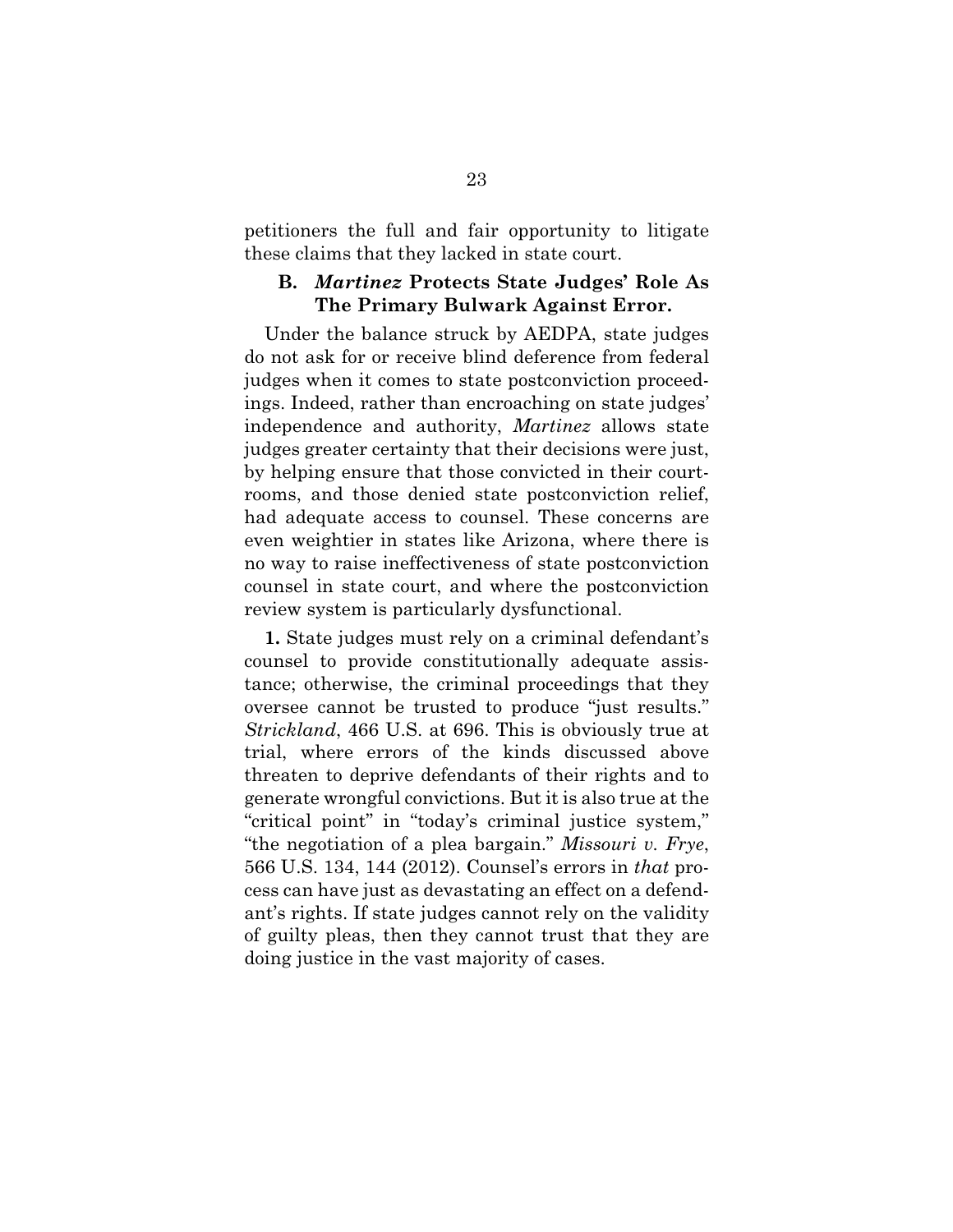*Martinez—*and the ability to consider evidence developed in federal court at issue here—provides state judges with assurance that both kinds of convictions are correct. As cases like this one and *Stirling* show, state court judges can rest assured that defendants who were convicted in their courtrooms without the effective assistance of counsel will have at least one full, fair opportunity to vindicate their constitutional rights. So too for the far greater number of cases resolved by guilty plea. As cases like *Harris* show, state court judges can similarly be certain that those who gave up their right to a trial based upon unconstitutionally bad advice will have one clean shot to raise the issue in postconviction proceedings. By allowing federal judges to consider evidence developed in support of a *Martinez* claim, the Ninth Circuit's position below increases state judges' certainty that their criminal proceedings were fair.

**2.** *Martinez* also provides necessary assurance to state judges presiding over state postconviction proceedings. In some states, such as Iowa, a defendant may raise his ineffectiveness of state postconviction counsel in a successive proceeding before the state court. *Allison v. State*, 914 N.W.2d 866, 880 (Iowa 2018); *Jones v. State*, 545 N.W.2d 313, 314 (Iowa 1996) ("Ineffective assistance of postconviction counsel can provide 'sufficient reason' under Iowa Code section 822.8 for a successive postconviction application raising new issues."). However, Arizona and other states provide *no* process for a defendant to raise an ineffectiveness of state postconviction counsel claim in a state postconviction proceeding.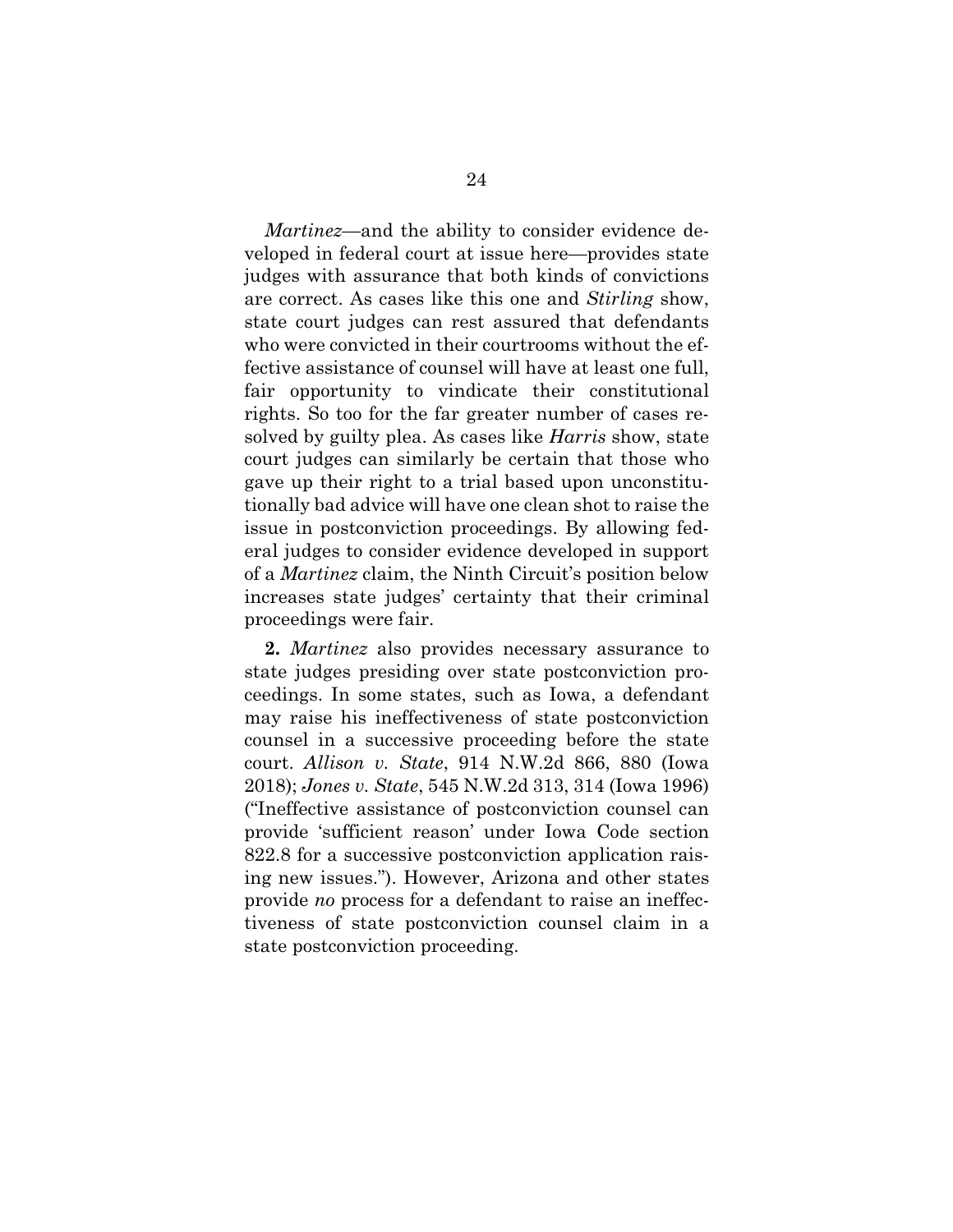Consequently, in states like Arizona, a state judge would be necessarily blind to, or would be forced to ignore, evidence of state postconviction counsel's ineffective assistance. And that limitation on state judges is especially harmful in states like Arizona, which has a widely recognized history of ineffective postconviction counsel. *See* American Bar Association, *Comments of the American Bar Association* (Feb. 26, 2018), https://tinyurl.com/3dtn27nc (criticizing Arizona's system for appointment of capital postconviction counsel and noting "grave[] risks" of capital defendants "lacking effective assistance of counsel, contrary to principles of fairness and due process and contrary to the fundamental tenets of *habeas corpus* proceedings"). In those instances, federal court is the only place where such claims can be heard. *Martinez* thus provides crucial assurance to state judges that the ineffectiveness of state postconviction counsel, and their unavoidable lack of agency concerning this ineffectiveness, has not hampered the defendant's full and fair opportunity, and has not caused the state judge to become an accessory to injustice.

**3.** In addition to improving judges' confidence in individual state criminal proceedings, *Martinez* has spurred the improvement of state criminal justice systems as a whole. This, too, allows state judges to have greater confidence that convictions and sentences result from meaningful adversarial testing.

In this vein, consider first increases in the number of states that provide appointed counsel in postconviction proceedings. *Martinez* rightly emphasized that "[t]o present a claim of ineffective assistance at trial," "a prisoner likely needs an effective attorney." 566 U.S. at 12. Since then, state courts and legislatures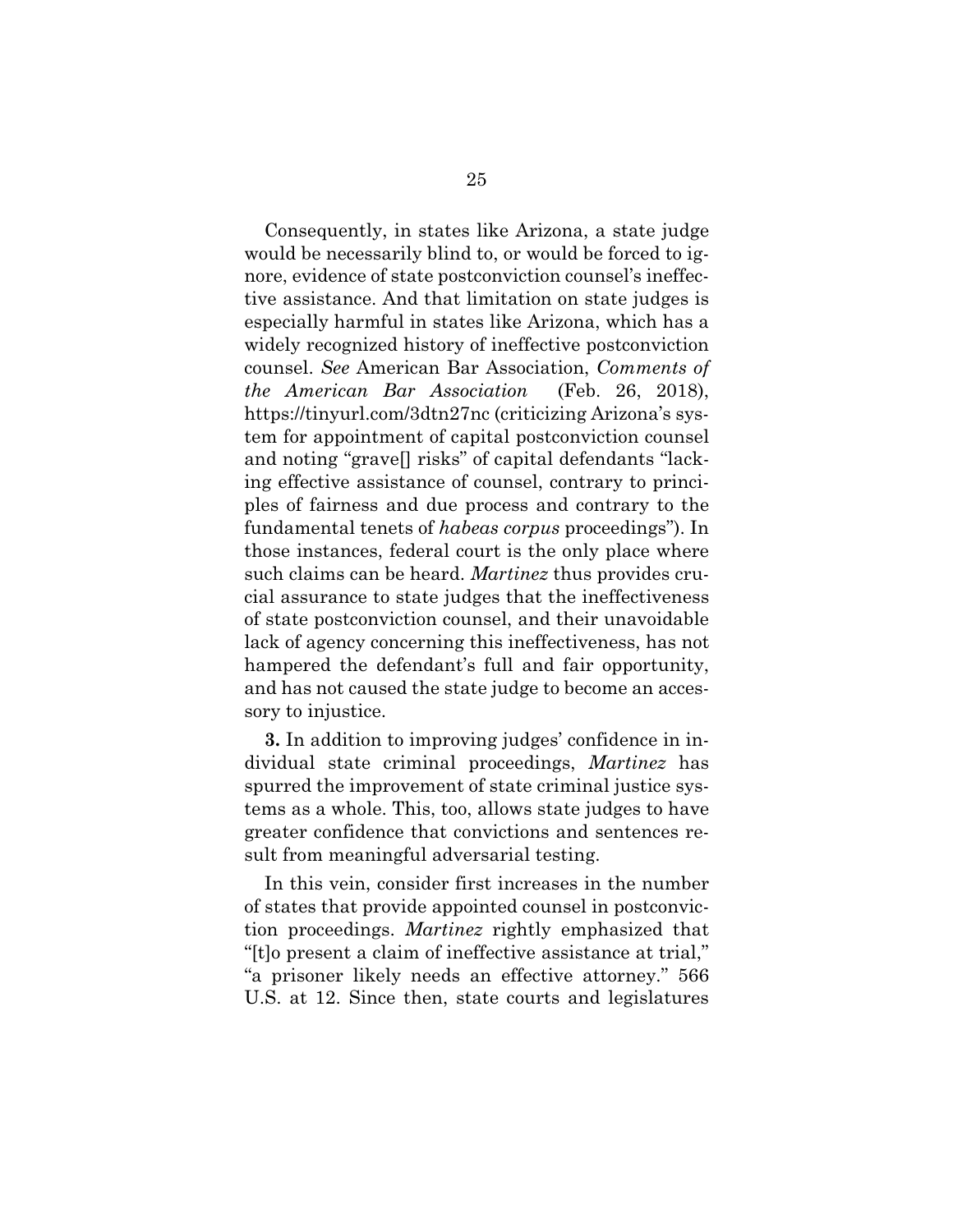have increasingly recognized the need for adequate postconviction counsel by establishing procedures ensuring that defendants—particularly in capital cases—are able to receive assistance. *See* Lee Kovarsky, *Structural Change in State Postconviction Review*, 93 NOTRE DAME L. REV. 443 (2017). For example, in 2017, Alabama began appointing postconviction counsel to defendants in capital cases, and significantly raised the cap on total compensation an appointed lawyer could receive. Ala. Code § 13A-5-53.1. Prior to 2017—and before *Martinez*—Alabama did not provide postconviction counsel for *any* petitioners facing capital punishment. *See* Kovarsky, *supra*, at 448. As another example, a New Jersey intermediate court (citing *Martinez*) held "that defendants have a State constitutional right to counsel when raising ineffective assistance of trial counsel for the first time, whether raised on direct appeal or by way of PCR." *State v. Quixal*, 70 A.3d 749, 756 (N.J. Super. Ct. App. Div. 2013).

In addition to guaranteeing access to postconviction counsel, several states have recently established baseline standards—or heightened existing standards—for that counsel in capital cases. For example, Idaho Administrative Code Rule 61.01.02, which took effect in 2019, mandates that postconviction counsel in capital cases have at least ten years of criminal defense experience, and have undergone capital defense training within two years preceding appointment. And Louisiana now requires lead postconviction counsel in capital cases to have at least five years of relevant experience. *See* La. Admin. Code tit. 22, Pt XV, § 915.

Some states have also established additional procedures to safeguard against ineffective postconviction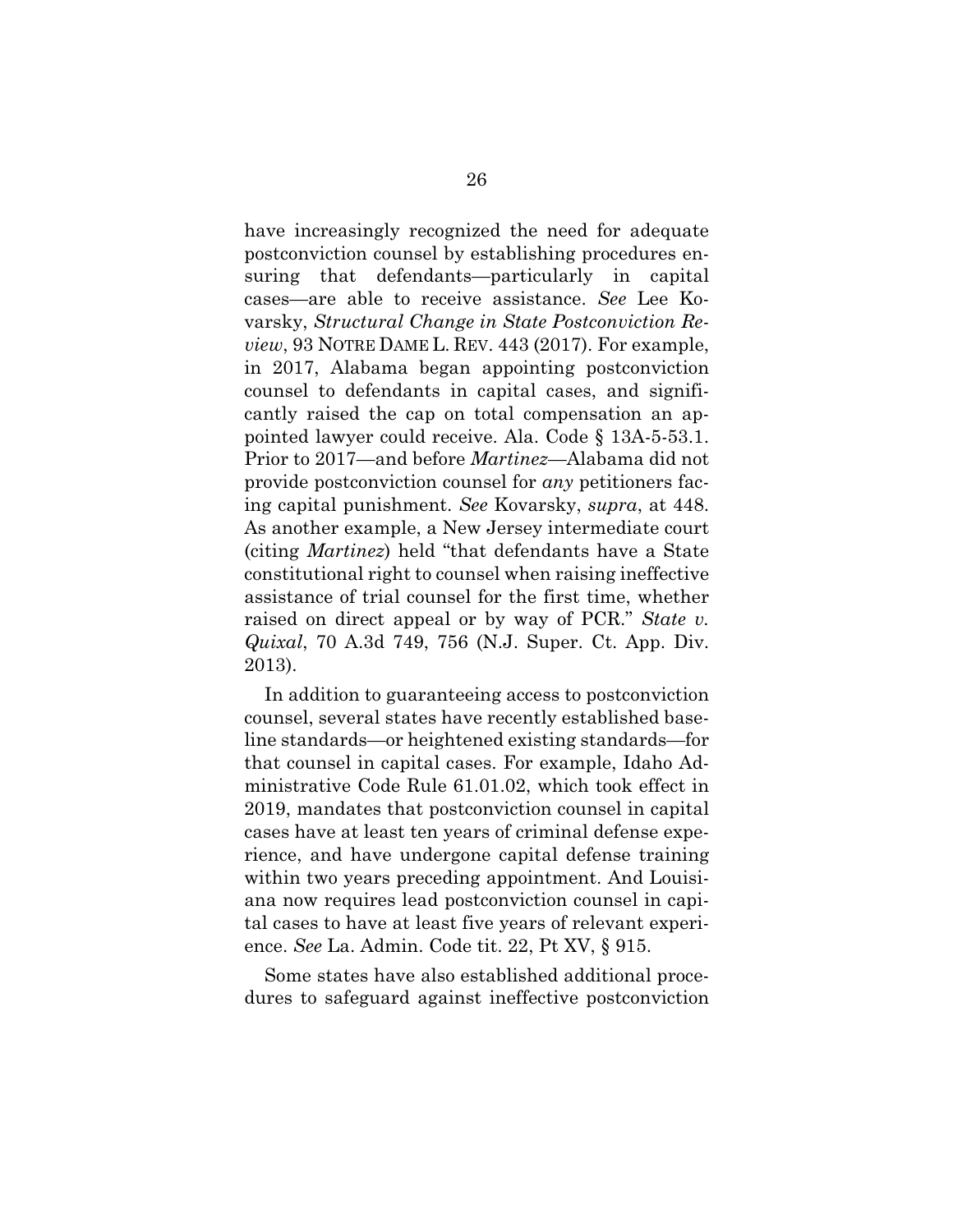counsel. As mentioned above, Iowa now affords a defendant a second collateral proceeding if postconviction counsel was ineffective in the initial one. *See Allison*, 914 N.W.2d at 880, 890 (noting *Martinez'*s emphasis on the "importance of effective assistance of counsel in an initial-review collateral proceeding," and adding that, under Iowa law, "successive petitions for [posconviction review] may be filed if counsel is ineffective in the first petition"). *Allison* further recognized that effective assistance of postconviction counsel was crucial enough to warrant tolling of the statute of limitations for postconviction review. *Id.* at 891.

States have also created new avenues for postconviction relief. For example, several states, including Texas and California, have developed "changed science" writs that allow petitioners to challenge their convictions based on scientific evidence that was not available at the time of trial. *See, e.g.*, Tex. Code Crim. Proc. Ann. art. 11.073; Cal. Penal Code § 1473. In recent years, four more states—Connecticut, Wyoming, Michigan, and Nevada—have followed suit. Valena E. Beety, *Changed Science Writs and State Habeas Relief*, 57 HOUS. L. REV. 483, 526 (2020). This significant expansion of state postconviction relief highlights the fact that, rather than shifting the focus to federal court review, *Martinez* has not detracted from state judges' role in the habeas realm. Indeed, *Martinez* has safeguarded state judges' crucial role by encouraging states to provide petitioners with a fair chance to present their claims in state postconviction review. It is only if that process breaks down that *Martinez* and its federal backstop come into play.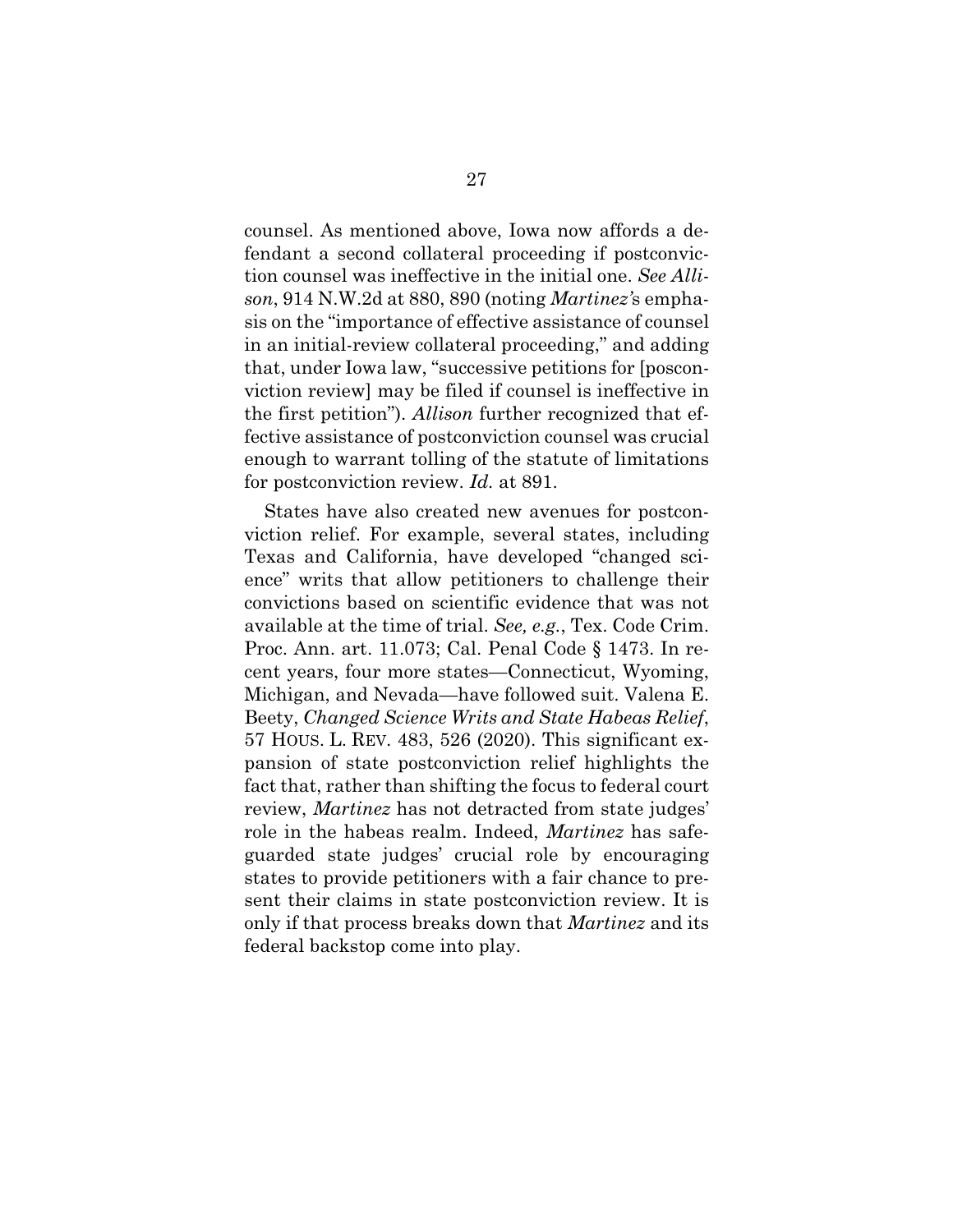#### **C.** *Martinez* **Has Not Flooded The Federal Courts.**

It is clear, then, that Arizona's view of *Martinez*  would deprive petitioners of the promise of a full and fair opportunity to present an ineffective assistance of counsel claim, forcing judges to participate in exactly the injustices that this Court sought to prevent in *Martinez*. Respondents have explained why Arizona is wrong to claim that AEDPA does not require that result. *See* Resp. Br. 28–43. But Arizona is also wrong in claiming that giving petitioners their one fair shot will swamp the federal courts with evidentiary hearings on ultimately meritless *Martinez* claims.

*Martinez* has been in force for nearly ten years. If allowing petitioners to air their substantial ineffective assistance of trial counsel claims were overburdening federal judges, we would know by now. But no such flood has arrived. The *Martinez* gateway is narrow, and accordingly, federal district courts regularly dismiss non-substantial *Martinez* claims.2

1

<sup>2</sup> *See, e.g.*, *Williams v. Sec'y, Fla. Dep't of Corr.*, No. 18-CV-985- TJC-JRK, 2021 WL 3666326, at \*8 (M.D. Fla. Aug. 18, 2021); *Dodd v. Lindamood*, No. 11-CV-1090, 2021 WL 3666907, at \*29 (M.D. Tenn. Aug. 18, 2021); *Tabler v. Lumpkin*, No. W-10-CA-034-RP, 2021 WL 2383726, at \*17 (W.D. Tex. June 10, 2021); *Foncette v. Muse*, No. CV-18-00691-PHX-DJH, 2021 WL 1163081, at \*7 (D. Ariz. Mar. 26, 2021); *Jenkins v. Lumpkin*, No. SA-20- CA-0553-XR, 2021 WL 1069046, at \*4 (W.D. Tex. Mar. 18, 2021); *Stiegler v. Neven*, No. 14-CV-01274-APG-DJA, 2021 WL 638031, at \*8 (D. Nev. Feb. 18, 2021); *Wanamaker v. Smith*, No. 20-1332, 2021 WL 601543, at \*11–14 (E.D. Pa. Feb. 16, 2021); *Bowman v. James*, No. 20-CV-00666-TMC-MHC, 2020 WL 7752650, at \*13 (D.S.C. Dec. 8, 2020), *report and recommendation adopted*, 2020 WL 7711343 (D.S.C. Dec. 29, 2020); *McMillan v. Inch*, No.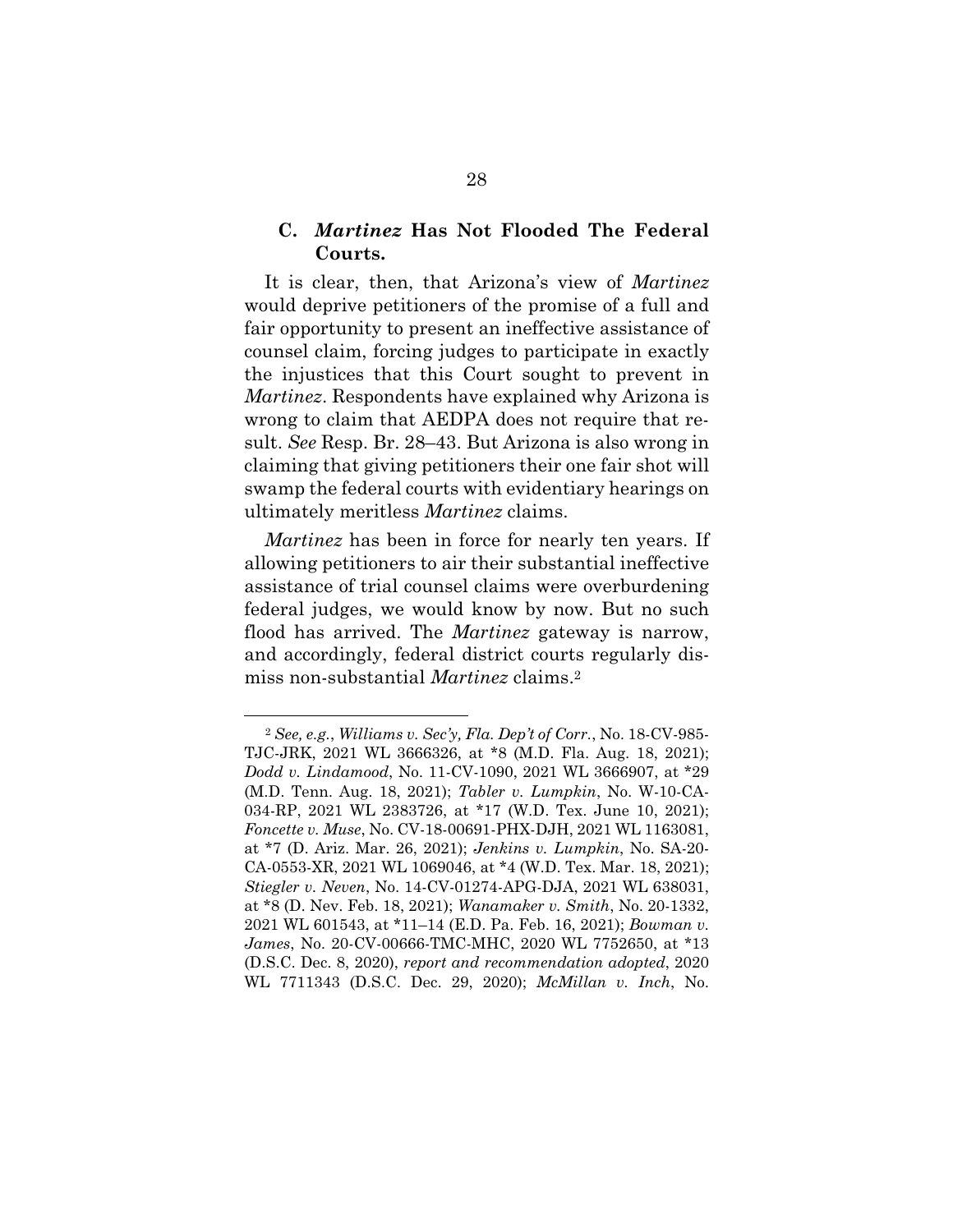Indeed, as Petitioners' own *amici* have shown, federal district courts are resolving *Martinez* issues and show no sign of being overwhelmed by such claims. Br. of Tex. et al. as *Amici Curiae* in Supp. of Pet'rs 20–27. To be sure, the *amici* States argue that *States* are "forced to litigate" claims that could not have been developed because of ineffective assistance of counsel. *Id.*  at 20. But that litigation burden should not be overexaggerated. First, states faced with a *Martinez* claim in federal court may always assert that the claim is "insubstantial," and, if that is so, then the court can reject the claim without a hearing. *Martinez*, 566 U.S. at 15– 16; *supra* at 28–29 n.2. Second, even if the petitioner's substantial allegations lead to an evidentiary hearing, states cannot reasonably complain about that outcome. By definition, states have not had to previously defend against *Martinez* claims on the merits; they could not have been pressed on direct review, and they were not pressed in state postconviction proceedings because of counsel's unacceptable errors. It is not too much of a burden on the state to respond to a defendant's first and only bite at the apple.

This point leads to the last one. To the extent that evidentiary development requires time and resources, the Court should strike the balance in favor of permitting petitioners to fully and fairly present their claims. *Martinez* promised defendants one clear opportunity to protect their essential right to trial counsel. Forcing judges to ignore key evidence of innocence or other

1

<sup>17</sup>CV876-LC-HTC, 2020 WL 8084277, at \*11 (N.D. Fla. Oct. 8, 2020), *report and recommendation adopted*, 2021 WL 54214 (N.D. Fla. Jan. 6, 2021); *Fields v. Blades*, No. 95-CV-00422-BLW, 2017 WL 1100897, at \*3–4 (D. Idaho Mar. 21, 2017).